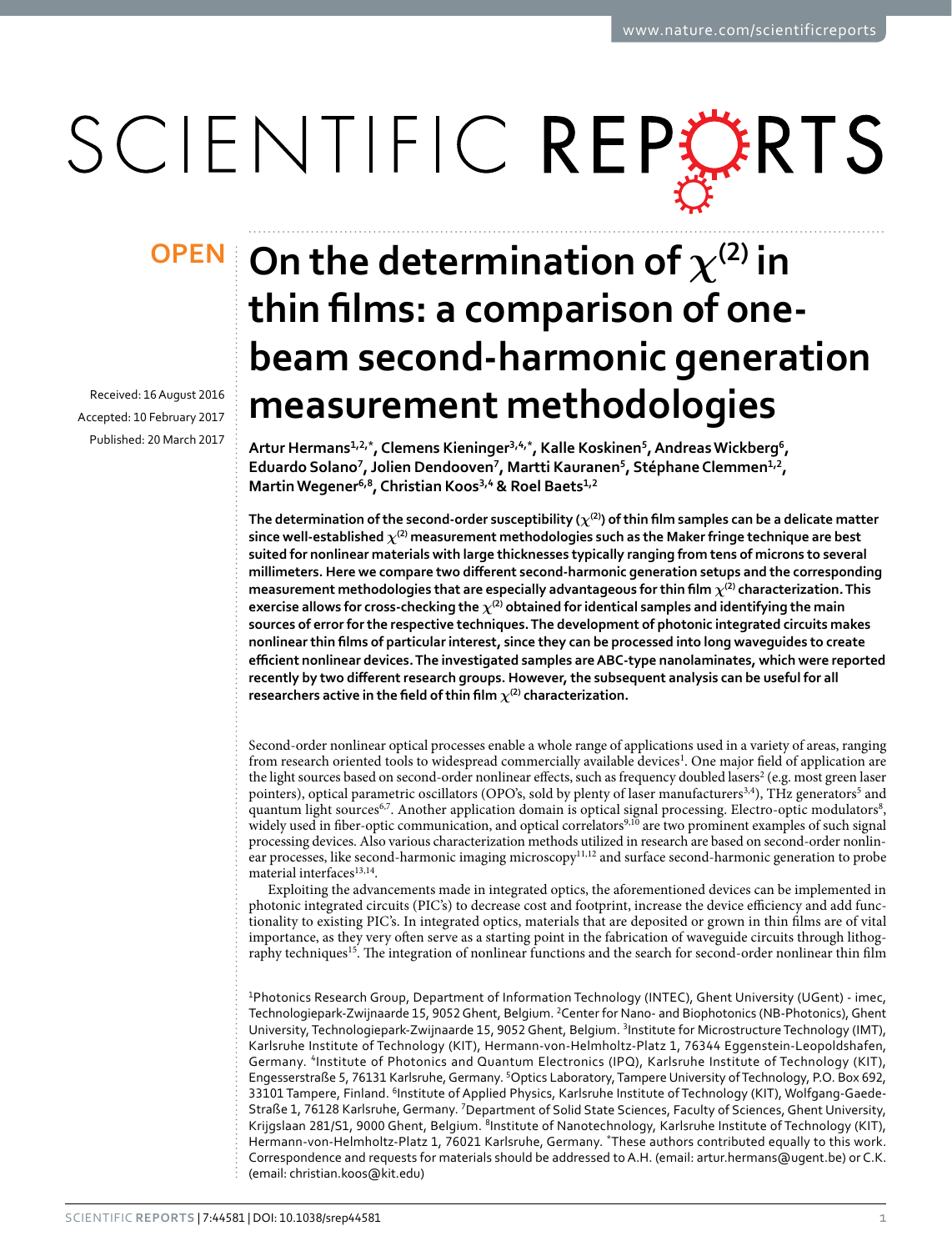materials are both active fields of research. This makes the existence of easy and reliable methods for the characterization of the second-order nonlinearity in thin films undoubtedly an asset.

The strength of any second-order nonlinear process is characterized by the second-order susceptibility tensor  $\chi^{(2)}$ . As a tensor of rank 3,  $\chi^{(2)}$  consists of  $3^3 = 27$  elements. Typically, the number of independent, non-zero ele-ments is much lower because of symmetry properties<sup>[16](#page-11-6)</sup>. Nonetheless, determining the  $\chi^{(2)}$  tensor elements of a nonlinear material remains a delicate task.

There are several different approaches to determine *χ*(2) of a material. Often, electro-optic modulation via the Pockels effect is exploited for that purpose<sup>[17](#page-11-7)[,18](#page-11-8)</sup>. However, this technique requires electrodes and typically uses waveguiding structures, which means additional design and fabrication effort is needed. A more straightforward way to determine  $\chi^{(2)}$  is to exploit the effect of second-harmonic generation (SHG). In this well-known second-order nonlinear process, light at the fundamental frequency *ω* interacts with a nonlinear material to generate light at the double frequency 2*ω*. SHG in waveguiding structures can be very efficient if the phase matching condition is satisfied and the modal overlap is large<sup>[19](#page-11-9)</sup>. But as these requirements demand a substantial amount of engineering, the use of waveguiding structures is not very suitable for material characterization. Hence simple free-space transmission experiments are usually preferred.

Shortly after the first demonstration of second-harmonic generation<sup>20</sup>, a standard technique, called the Maker fringe method, was developed to determine  $\chi^{(2)}$  of nonlinear crystals<sup>21</sup>. Over the years various alterations of the formalism have been suggested to include effects such as anisotropy, absorption and reflections in multilayer media[22–25](#page-11-12). The technique is based on Maker's finding that the pattern of the transmitted second-harmonic (SH) power generated in a bulk nonlinear crystal reveals the so-called Maker fringes when the crystal is rotated<sup>26</sup>. These fringes occur since the SHG process is not phase matched and the SH waves generated at different locations in the crystal can interfere constructively or destructively depending on the effective length of the crystal that is changed by the rotation. The Maker fringes serve as characteristic features that allow for a reliable extraction of  $\chi^{(2)}$  when the experimental data is fitted with theoretical expressions. The downside of this approach is that distinct Maker fringes are only visible if the thickness of the nonlinear material is significantly larger than the coherent build-up length<sup>16</sup>. This is not the case for submicron thin films which have attracted attention in recent years due to their application perspectives in integrated optics<sup>27-31</sup>. Therefore, there is a demand for alternative measurement methodologies that are better suited for thin film  $\chi^{(2)}$  characterization.

In parallel to the early research on bulk effects in nonlinear crystals, the field of surface second-harmonic generation emerged. In media with inversion symmetry second-order effects are forbidden in the electric dipole approximation, i.e.  $\chi^{(2)}=0$ . However, at the interface between two centrosymmetric media, the inversion symmetry is naturally broken and second-order effects are allowed agai[n13,](#page-11-3)[16.](#page-11-6) The effect was first reported in calcite by Terhune and co-workers<sup>[32](#page-11-15)</sup>. Since then, it has been used as a research tool for investigating the interface structure of various centrosymmetric materials, for studying the adsorption of molecular monolayers and monitoring surface chemistry<sup>33–37</sup>. In a typical experiment the strength of the transmitted or reflected SHG is measured as a function of the angle of incidence and/or the polarization stat[e38.](#page-11-17) This allows determination of the surface *χ*(2) tensor elements, which on its turn provides information about the atomic structure of the interface, the concentration and orientation of adsorbed molecules, etc. As in surface SHG the  $\chi^{(2)}$  layer is only a few atoms thick, no Maker fringes are observed.

In this work we use elements from both the worlds of SHG in bulk media and surface SHG to determine  $\chi^{(2)}$ of ultrathin films deposited on a centrosymmetric substrate. More specifically, the samples characterized are second-order nonlinear ABC-type nanolaminate optical metamaterials on glass substrates. These materials were recently introduced to the community by two independent research groups at Karlsruhe Institute of Technology  $(KIT)^{39}$  and Ghent University (UGent)<sup>[40](#page-11-19)</sup>. The UGent and KIT group utilize different  $\chi^{(2)}$  measurement techniques. In the present work, the two measurement methodologies with their corresponding calibration methods and theoretical models will be analyzed and the main sources of error will be identified. Both groups use a one-beam second-harmonic generation characterization technique. It has been shown that accurate determination of  $\chi^{(2)}$  for thin films is possible with a sophisticated two-beam geometry, that is, an arrangement with two fundamental beams incident on the sample<sup>[41](#page-11-20)</sup>. However, the alignment of the two fundamental beams is challenging and can introduce additional errors.

The approach of the UGent group is similar to the Maker fringe technique where for a fixed polarization of the fundamental beam the SH power is recorded while rotating the sample. Also in the UGent measurements fringes appear and they are used in the data fitting to obtain  $\chi^{(2)}$ . However, the source of these fringes is not the same as in a traditional Maker fringe experiment. It is exploited that the SH signal generated in the thin film interferes with SH radiation generated at the glass-air interface (backside of the sample). For very thin films that do not have a very high nonlinearity (films in this work are thinner than 100 nm and have  $\chi^{(2)} \sim 1$  pm/V) a fringe pattern shows up in the recorded SH powers. To implement the glass-air surface nonlinearity in the UGent model, a formalism from the field of surface SHG is utilized. Because a femtosecond laser is used in the measurements, also temporal walk-off effects occurring in the substrate need to be taken into account for a correct  $\chi^{(2)}$  characterization. The KIT group uses a different approach where the angle of incidence is fixed and the s- and p-polarized SH power is recorded as a function of the polarization of the incident fundamental beam. An adapted form of a standard Maker fringe model is used to accommodate for the varying polarization state rather than a change in angle of incidence.

In summary, we present a comparison between two measurement techniques with their corresponding calibration methods and theoretical models for determination of the  $\chi^{(2)}$  tensor elements of ABC-type metamaterials. For both techniques, the major advantages but also the shortcomings and most important sources of error will be identified. In order to compare the reliability of the absolute values of the determined  $\chi^{(2)}$  tensor elements for the two different techniques, both research teams exchanged their nanolaminates. That is, identical samples are measured by both teams with their respective measurement technique and the results are compared to identify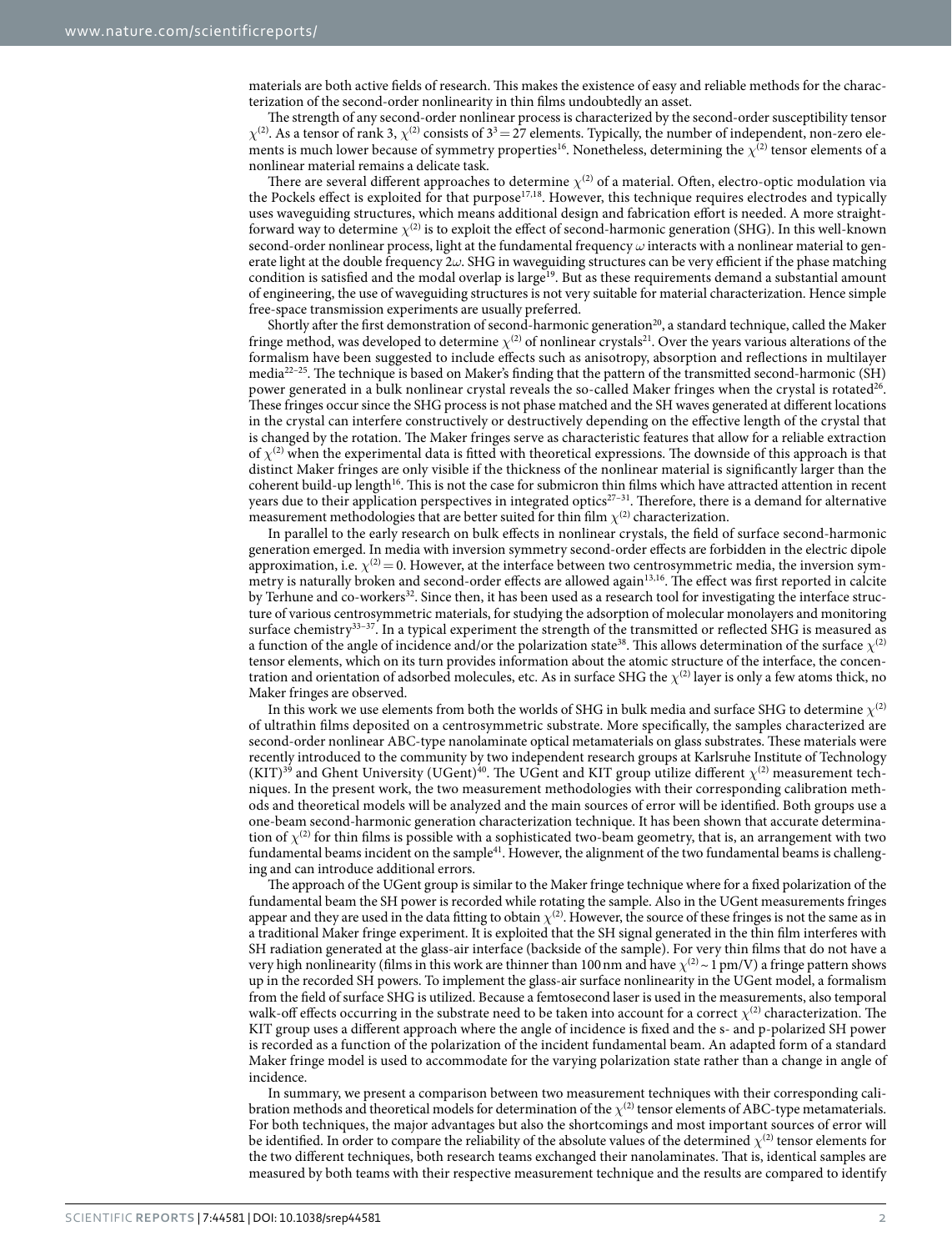

<span id="page-2-0"></span>**Figure 1.** Schematic representation of the experimental setups at (**a**) UGent and (**b**) KIT for characterizing the second-order nonlinearity of the nanolaminates by means of second-harmonic generation (SHG). PBSC: polarizing beam-splitter cube, P1, P2: wire-grid polarizers, *λ*/2, *λ*/4: half- and quarter-wave plate, LP: longpass filter, L1, L2: lenses, SP: shortpass filter, BP: bandpass filter, PMT: photomultiplier tube.

potential sources of uncertainty. Note that these findings are not restricted to ABC-type nanolaminate metamaterials but hold for thin nonlinear films in general. Therefore this paper can be used as a guideline for researchers wanting to characterize their own  $\chi^{(2)}$  thin films.

#### **Materials and Setups**

The ABC-type nanolaminates analyzed in this article consist of very thin layers (on the order of 1 nm) of three amorphous (and thus centrosymmetric) materials A, B and C that are deposited alternately through atomic layer deposition (ALD). At each of the interfaces the inversion symmetry is broken locally and consequently second-harmonic (SH) waves can be generated. The layers are combined to an ABCABC… stack that also breaks the inversion symmetry globally. In this way destructive interference between the generated SH waves is avoided, as would happen in an ABAB... stack. The nanolaminate of Ghent University consists of the three materials TiO<sub>2</sub>, Al2O3 and In2O3. It is deposited on a 500 μm BOROFLOAT**®** 33 substrate and has a total thickness of 66 nm obtained from ellipsometry and transmission electron microscopy. The nanolaminate of Karlsruhe Institute of Technology is composed of the three materials  $AI_2O_3$ , HfO<sub>2</sub> and TiO<sub>2</sub>. It has a thickness of 75 nm obtained from ellipsometry and the substrate is borosilicate glass of the first hydrolytic class with a thickness of 170  $\mu$ m. More information about the fabrication of these ABC-type thin films can be found in the Methods section. In the remainder of this paper the nanolaminates of UGent and KIT will be referred to as ITA  $(In_2O_3/TiO_2/Al_2O_3)$  and HTA  $(HfO_2/TiO_2/Al_2O_3)$  respectively.

Due to the limited thickness of these nanolaminates, the generated SH power is quite small, which means a powerful laser combined with sufficiently sensitive detection is necessary for generating and detecting the SH power. The UGent and KIT setups are shown in [Fig. 1\(a,b\),](#page-2-0) respectively. In the UGent setup the light source is a commercial Ti:Sapphire laser (Mai Tai HP from Spectra-Physics) emitting 100 fs pulses at a wavelength of 980nm, a repetition rate of 80MHz and an average power close to 1W. A half-wave plate is used to rotate the polarization direction of the linearly polarized laser light to p-polarization. Two parabolic mirrors of 5cm focal length are used to focus the laser beam on the sample and to collimate it again after passing through the sample. The focusing brings the beam diameter (1/*e*<sup>2</sup> ) down from 1.2mm to 52μm. This leaves us with a depth of focus, i.e. 2× Rayleigh length, of 4.5mm, giving enough tolerance for the alignment of the sample in the focal plane. Surrounding the sample there is a long- and shortpass filter. The former filters out any spurious light at wavelengths below 800 nm, while the latter suppresses the laser light at the fundamental wavelength and lets the SH light through. It is important to place these filters right before and after the sample to eliminate parasitic SHG originating in the beam path. The sample is placed on a motorized rotation stage (Thorlabs CR1-Z7) and allows for measurement automation. A lens is placed in front of the femtowatt detector (Thorlabs PDF10A) which compensates for beam displacements induced by the rotation of the sample. There is also a bandpass filter that removes part of the stray light. Moreover it allows to check that the detected light is truly SHG: by tuning the fundamental wavelength until the SH wavelength falls out of the passband of the filter and checking that the detected signal vanishes. During a measurement the sample is rotated and the SH power is measured as a function of the incidence angle.

In the KIT setup, the nonlinear samples are excited using laser pulses from a Ti:Sapphire mode-locked oscillator (*Tsunami* from Spectra-Physics) operating at a repetition rate of 80.5MHz, a pulse duration of 165 fs FWHM (full width at half maximum), a centre wavelength of 800nm and an average power of around 2W. The excitation power can be set by rotating a half-wave plate which is followed by a polarizing beam-splitter cube. A quarter-wave plate is used to get a circularly polarized beam. Subsequently, a wire-grid polarizer sets the beam at a constant power to a linear polarization at an angle tunable between 0° (s-polarized) and 90° (p-polarized). The laser beam is chopped to allow for lock-in detection and passes a longpass filter that removes potential parasitic SHG prior to the sample. The fundamental pump beam is then loosely focused onto the sample to a spot diameter (1/*e*<sup>2</sup> ) of about 50 μm using a lens with a focal length of 200mm. The diverging light is collimated by a lens with a focal length of 100mm and filtered by a shortpass (cut-off wavelength 700nm) and a bandpass filter (centre wavelength 400nm, spectral width 40nm). Finally, the SH power is detected using a Hamamatsu R4332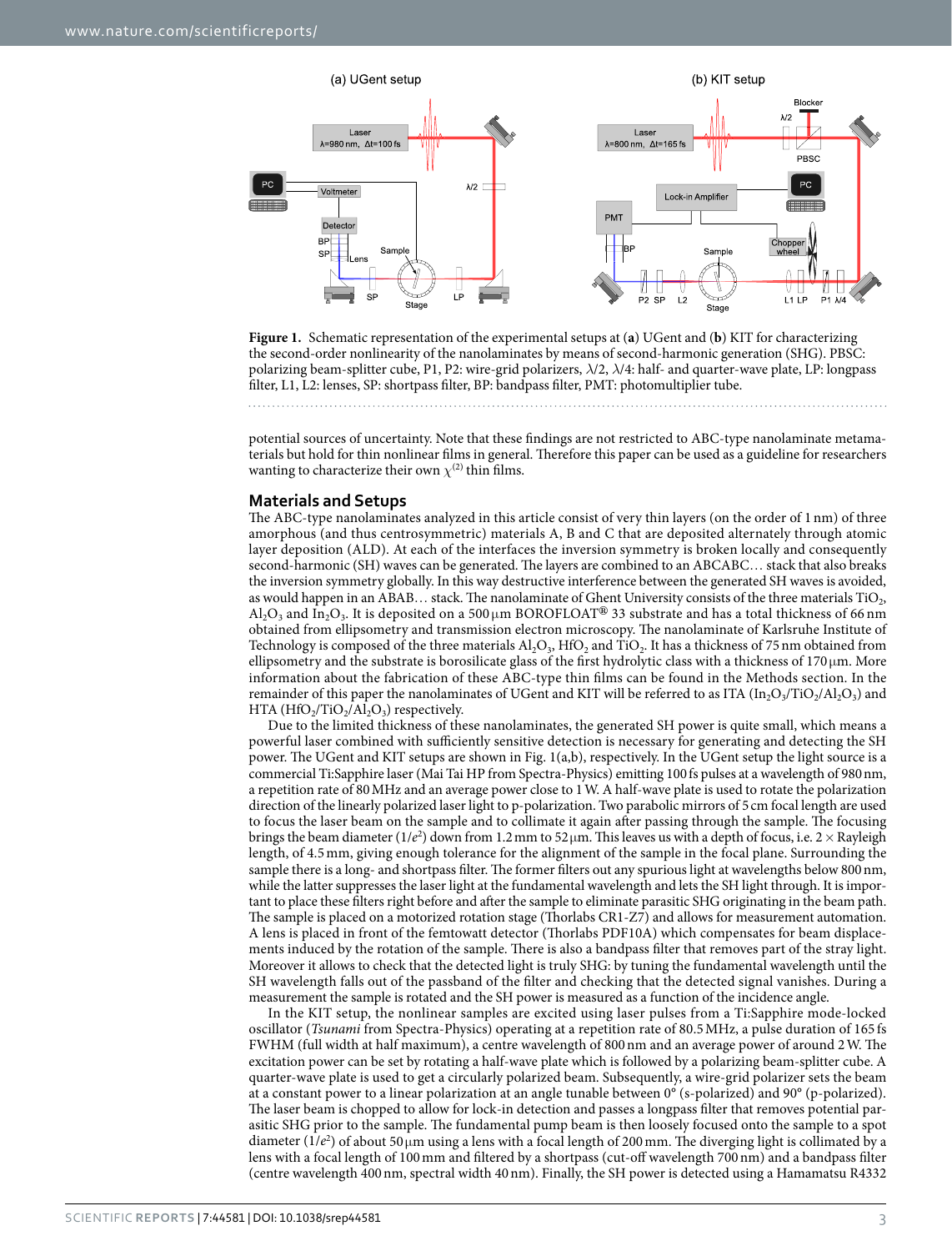

<span id="page-3-0"></span>

photomultiplier tube. To distinguish between s- and p-polarized SH light, a wire-grid polarizer is placed in the beam path between the sample and the photomultiplier tube. The sample is mounted on a rotation stage which allows to set the angle of incidence. In addition, the sample mount features two goniometers that can be used to correct for tilt of the sample relative to the fundamental beam and relative to the rotation axis of the rotation stage.

#### **Models and calibration**

The individual nanoscale A, B and C layers of the nanolaminate are not considered in the analysis, instead an effective medium approach is used. Since these ABC-type materials show a  $C_{\infty v}$  symmetry with respect to the film normal, the non-vanishing second-order susceptibility tensor components for SHG are  $\chi_{xxz}^{(2)} = \chi_{yyz}^{(2)} = \chi_{xzx}^{(2)} = \chi_{yzy}^{(2)}$ ,  $\chi_{zxx}^{(2)} = \chi_{zyy}^{(2)}$  and  $\chi_{zzz}^{(2)}$ , where *z* is the film normal and *x* and *y* are two orthogonal in-plane directions, see [Fig. 2](#page-3-0)<sup>36</sup>. We assume that these tensor elements are real as we are working at wavelengths far from resonance. Note that the presented theoretical models are readily applicable to thin nonlinear films that posses the same symmetry properties, e.g., ZnO thin films<sup>29</sup>. After adapting the non-zero tensor elements, the models can be used for films with a different symmetry as well.

In general the SH electric field components generated in an achiral thin film with in-plane isotropy (*C*∞*v* symmetry) can be expressed as  $E_{2\omega,\text{p}} = f E_{\omega,\text{p}}^2 + g E_{\omega,\text{s}}^2$  and  $E_{2\omega,\text{s}} = h E_{\omega,\text{s}} E_{\omega,\text{p}}$ , where p and s stand for the p- and s-polarized components and  $E_\omega$  refers to the electric field amplitude of the incident fundamental beam<sup>42</sup>. The quantities  $f$ ,  $g$  and  $h$  are coefficients that depend on the nonlinear susceptibility tensor components, the incidence angle, the linear optical properties, the frequency and the thickness.

In the UGent model, two contributions to the total SH signal are considered: SH waves generated at the front interface of the sample, where the thin film is deposited, and SH waves generated at the back glass-air interface. Furthermore, the thin film is assumed to have zero thickness. This translates into a physical model where polarized sheets are located at the front and back interface of the sample. The nonlinearities are described by surface second-order susceptibility tensors  $\chi_s^i$  for the air-thin film (*i* = ABC) and the glass-air interface (*i* = glass)<sup>38</sup>. In our definition of  $\chi^i$  we use internal electric fields, meaning that the nonlinearities are defined with respect to the electric fields inside the thin film (for the front interface) and inside the glass (for the back interface). The surface susceptibility of the thin film is converted to a bulk susceptibility by dividing  $\chi_s^{\text{ABC}}$  by the thin film thickness. We neglect multiple reflections (inside thin film and glass substrate) and we also do not take into account the birefringent character of the thin films. Instead we use an average refractive index. Note that the degree of anisotropy is only a few percent for the ITA sample<sup>[40](#page-11-19)</sup> and negligible for the HTA sample according to ellipsometry measurements. To justify these simplifications, we compared our model to a more advanced model taking into account reflections, anisotropy and finite film thickness, see Supplementary Fig. S4, showing the limited impact of these factors. When including these effects the involved equations become cumbersome and less straightforward to interpret physically. Intuitively, one can understand that the zero film thickness is a good approximation for films much thinner than the wavelength and the coherence length. As we are dealing with small refractive index contrasts ( $n_{\text{glass}} \approx 1.5$  and  $n_{\text{ABC}} \approx 2$ ), reflections will also be small as long as the incidence angle is not too large. For p-polarized light, the reflection only rises significantly once Brewster's angle is passed. Our analysis shows that we can safely neglect reflections if we keep the incidence angle below 70°. Since the incident fundamental beam is p-polarized in the UGent setup, the generated SH waves will also be p-polarized. For a monochromatic p-polarized plane wave at the fundamental frequency with electric field amplitude *Eω*,in incident on the sample, we can find the following expression for the transmitted electric field at the SH frequency<sup>43[,44](#page-11-25)</sup>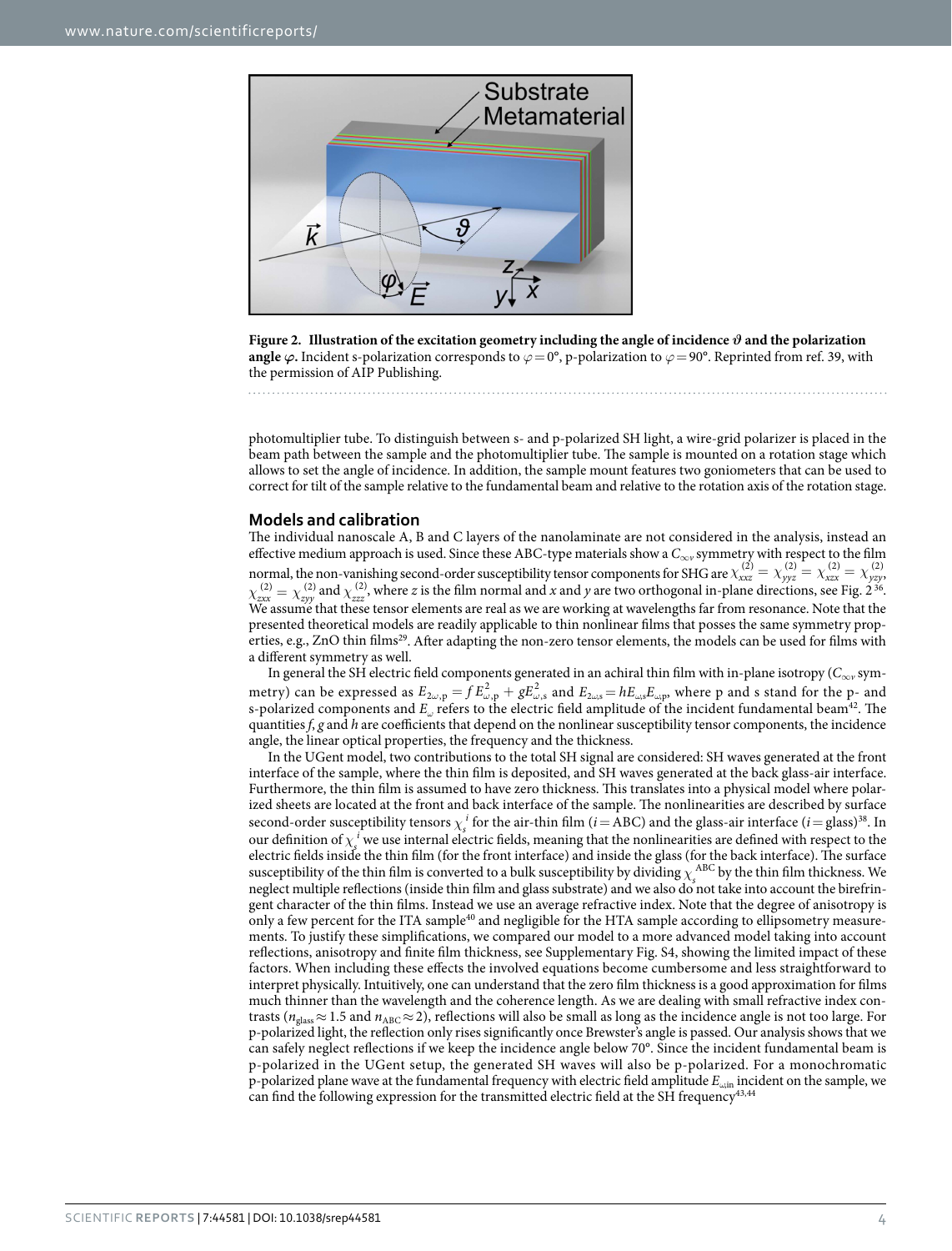$$
E_{2\omega, \text{total}} = E_{2\omega, \text{front}} + E_{2\omega, \text{back}} \left[ T_{ABC, \text{glass}} T_{\text{glass,air}} T_{\text{glass}} + \frac{1}{2} \sum_{\omega} \frac{1}{c} L_{\text{glass}} \right]
$$
  
\n
$$
= -j \frac{\omega}{2c} t_{\text{air,ABC}}^2 E_{\omega, \text{in}}^2 \left[ \frac{T_{ABC, \text{glass}} T_{\text{glass,air}}}{N_{ABC} \cos(\Theta_{ABC})} \chi_{s, \text{eff}}^A \exp\left(-j \frac{2\omega N_{\text{glass}} \cos(\Theta_{\text{glass}})}{c} L_{\text{glass}}\right) - \frac{t_{ABC, \text{glass}}^2 T_{\text{glass,air}}}{N_{\text{glass}} \cos(\Theta_{\text{glass}})} \chi_{s, \text{eff}}^B \exp\left(-2j \frac{\omega n_{\text{glass}} \cos(\theta_{\text{glass}})}{c} L_{\text{glass}}\right) \right],
$$
\n(1)

with  $\chi^i_{s, \rm eff}$  the effective surface second-order susceptibility defined as

$$
\chi_{s, \text{eff}}^i = \chi_{s, \text{xxx}}^i \sin(2\theta_i) \cos(\Theta_i) + \chi_{s, \text{xxx}}^i \sin(\Theta_i) \cos^2(\theta_i) + \chi_{s, \text{zzz}}^i \sin^2(\theta_i) \sin(\Theta_i) \n\approx \left( \chi_{s, \text{xxx}}^i + 2\chi_{s, \text{xxx}}^i \right) \sin(\Theta_i) \cos^2(\theta_i) + \chi_{s, \text{zzz}}^i \sin^2(\theta_i) \sin(\Theta_i).
$$
\n(2)

In these relations, parameters specified at the fundamental frequency *ω* (SH frequency 2*ω*) are written in lower case letters (capital letters). The quantities  $T_{i,j}$  and  $t_{i,j}$  are the Fresnel transmission coefficients (for p-polarized light) propagating from medium *i* to *j*,  $N_i$  and  $n_i$  are the refractive indices of medium *i*,  $\Theta_i$  and  $\theta_i$  are the propagation angles with respect to the surface normal *z*, *L*glass is the thickness of the glass substrate and *c* is the speed of light. The refractive indices of the samples are:  $n_{ABC} = 1.9556$ ,  $N_{ABC} = 2.0975$ ,  $n_{glass} = 1.4633$  and  $N_{\text{glass}} = 1.4766$  for the ITA sample, and  $n_{\text{ABC}} = 1.901$ ,  $N_{\text{ABC}} = 1.996$ ,  $n_{\text{glass}} = 1.513$  and  $N_{\text{glass}} = 1.5297$  for the HTA sample. The refractive indices for the nanolaminates are determined through ellipsometry; for the glass they are found in the datasheet supplied by the manufacturer. The approximation in Eq. 2 can be done because  $\theta_i \approx \Theta_i$  for samples with low dispersion. This also means that  $\chi_{s,xxx}^{ABC}$  and  $\chi_{s,xxx}^{ABC}$  cannot be determined separately in the UGent measurement. Instead we use the combined value  $A_{s,zx}^{ABC} = \chi_{s,zxx}^{ABC} + 2\chi_{s,xyz}^{ABC}$  as a fitting parameter. Using the non-approximated version of Eq. 2 in the regression analyis of the data leads to diverging results. In principle,  $\chi_{s, zxx}^{ABC}$  and  $\chi_{s, xxz}^{ABC}$  can be determined separately even for low-dispersion materials by studying the polarization signature of carefully chosen polarization combinations for the input and/or output beams. For example, if an s-polarized fundamental beam is used only  $\chi_{s, z_1 x_1}^{ABC}$  will be probed. But in practice it is difficult to obtain reliable information from this type of measurements in the UGent setup, as the SH powers are close to the detection limit for the considered samples.

As we rotate the sample and detect the SH power, the front and back contributions will interfere resulting in an angle-dependent fringe pattern. These interference fringes form the basis of the UGent calibration method and can be used for  $\chi^{(2)}$  extraction. A reference measurement needs to be done on a blank glass substrate to determine its surface second-order susceptibility  $\chi_s^{(2)}$ . For BOROFLOAT<sup>®</sup> 33, this measurement and the obtained  $\chi_s^{(2)}$  values are shown in Supplementary Fig. S1. For several other types of glass, the surface nonlinear susceptibility can be found in ref. [45.](#page-11-26) The average detected power is given by  $P_{2\omega} = K_1 |E_{2\omega,\text{total}}|^2$ , where  $K_1$  is a function of the pulse duration, the repetition rate of the laser, the spot size and the transmission of the optics. As it can be difficult to know all these properties accurately, it is often preferred to determine  $K_1$  from a calibration measurement. In the UGent calibration method we use the known nonlinear susceptibility of the back glass-air interface, to fit  $K_1$  and the unknown susceptibility tensor elements of the thin film simultaneously. However, this calibration method cannot be used for films with a very strong nonlinear response, since the interference fringes will no longer be discernible.

Equation 1 is only strictly valid for monochromatic waves. When working with short laser pulses, there will be a temporal walk-off between the SH pulse generated at the front and back surface of the sample which Eq. 1 does not account for. The pulse at the fundamental wavelength will travel at a different group velocity through the substrate than the SH pulse generated at the front and thus there will be a small delay between both generated SH pulses. This reduces the depth of the interference fringes. If this effect is not taken into account, it will result in an overestimation of  $\chi^{(2)}$  of the thin film. The temporal walk-off effect is implemented in the model by introducing sech<sup>2</sup> pulses<sup>46</sup>

$$
P_{2\omega} = K_2 \int_{-\infty}^{+\infty} \left| E_{2\omega, \text{front}} \operatorname{sech}^2 \left( \frac{t}{\frac{\Delta t}{2\ln(1+\sqrt{2})}} \right) + E_{2\omega, \text{back}} \operatorname{sech}^2 \left( \frac{t + t_{\text{walk-off}}}{\frac{\Delta t}{2\ln(1+\sqrt{2})}} \right) \right|^2 dt, \tag{3}
$$

with Δ*t* the FWHM pulse duration, *t*walk<sup>−</sup>off the walk-off time and *K*2 again a calibration constant. The walk-off time increases for increasing incidence angles and can be expressed as  $t_{\text{walk-off}} = t_{\text{walk-off}} / \cos(\theta_{\text{glass}})$ , with  $t_{\text{walk-off,0}}$  the walk-off time for normal incidence.

The KIT model is based on the approach of Herman and Hayden<sup>23</sup> which solves the nonlinear wave equation and satisfies the boundary conditions for the SH wave at all interfaces of the sample: at the air-film, the film-substrate, and the substrate-air interface. The approach has been generalized for arbitrary polarization of the fundamental pump beam[39](#page-11-18). The model takes into account the thickness of the nanolaminate and therefore also the phase mismatch between fundamental and SH wave which becomes of importance for thick or very dispersive nonlinear films. However, the effect of multiple reflections inside the nanolaminate as well as inside the glass substrate at both the fundamental and SH frequency are neglected due to the small index difference. In addition, the small birefringence of the nanolaminate is neglected. Also, the formalism does not take into account the SH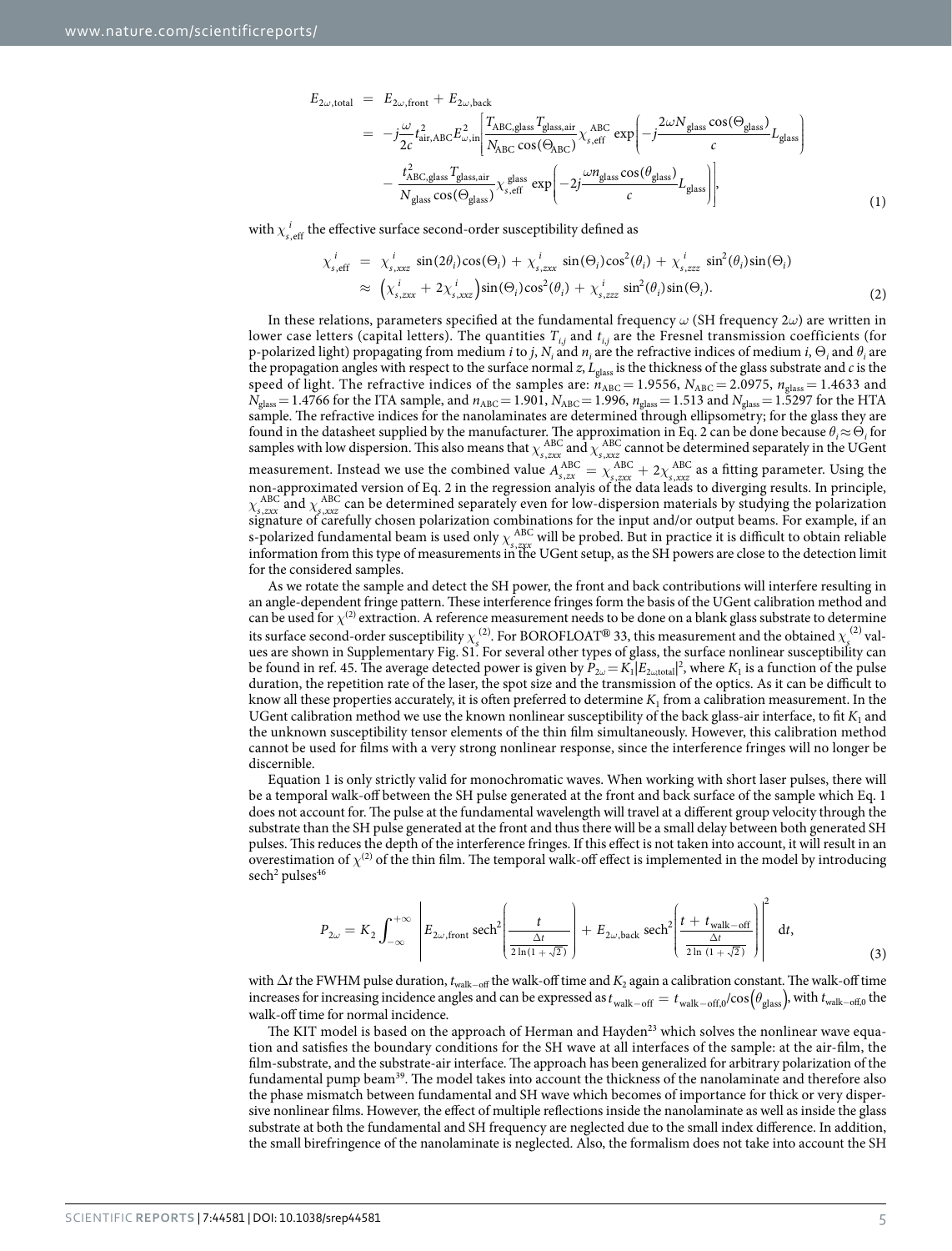wave that is generated by the second-order nonlinearity of the substrate-air interface. For the p/s-polarized peak SH power which is generated in the sample the following expression is derived

$$
P_{2\omega}^{p/s,peak} = \frac{1}{\frac{A\Delta\tau^2 f_{\rm rep}^2}{\alpha}} \times \frac{2((\sin(\varphi))^2 (t_{\rm air,ABC}^{\rm p/s})^2 + (\cos(\varphi))^2 (t_{\rm air,ABC}^{\rm s})^2)^2 (T_{\rm ABC,glass}^{\rm p/s})^2}{\frac{\varepsilon_0 c (N_{\rm ABC} \cos(\Theta_{\rm ABC}))^2}{\varepsilon_0^2}} \times \left(\chi_{\rm eff}^{\rm p/s} \frac{2\pi L}{\lambda} P_{\omega,\rm in}^2 \frac{\sin(\Psi)}{\Psi}\right)^2.
$$
\n(4)

Parameters specified at the fundamental frequency *ω* (SH frequency 2*ω*) are written in lower (upper) case letters.  $t_{j,j}^{p/s}$  and  $T_{j,j}^{p/s}$  are the Fresnel transmission coefficients (for p/s-polarized light) propagating from medium *i* to *j*, and  $n_i$  and  $N_i$  are the refractive indices of medium *i*. The constant *c* is the vacuum speed of light, *A* is the spot size of the laser at the focus,  $\Delta\tau$  is the FWHM of the temporal pulse and  $f_{\rm rep}$  is the repetition rate of the laser. The quantity P<sub>ωin</sub> corresponds to the average incident laser power outside the nonlinear film, *L* is the thickness of the nonlinear film, *λ* is the vacuum wavelength of the fundamental beam and *ϕ* is the pump polarization angle in air with *ϕ*= 0°, 90° for s- and p-polarization, respectively. Possible phase mismatch between fundamental and SH waves is accounted for by the quantity  $\Psi = \frac{2\pi L}{cA} (n_{ABC} \cos(\theta_{ABC}) - N_{ABC} \cos(\theta_{ABC}))$ , where  $\theta_{ABC}$  and  $\theta_{ABC}$  are given by Snell's law  $\sin(\theta_{ABC}) = \frac{1}{n_{ABC}} \sin(\theta)$  $\frac{1}{A B C}$  sin( $\theta$ ) and sin( $\Theta_{ABC}$ ) =  $\frac{1}{N_{ABC}}$  sin( $\theta$ )  $\frac{1}{ABC}$  sin( $\vartheta$ ) with the angle of incidence  $\vartheta$ . The quantity  $\alpha$  is independently determined by a reference measurement. This is advantageous because of the potentially inaccurately determined spot size *A* and pulse width  $\Delta \tau$  of the fundamental beam. The parameter  $\chi_{\text{eff}}^{\text{p/s}}$  is the effective second-order susceptibility for p/s-polarized SHG, which takes the following form for  $C_{\infty v}$ symmetry

$$
\chi_{\text{eff}}^{\text{p}} = -\frac{1}{2} \Big[ \chi_{\text{xxz}} \cos(\Theta_{\text{ABC}}) \sin(2\theta_{\text{ABC}}) \sin^2(\varphi') \n+ \chi_{\text{zxx}} \sin(\Theta_{\text{ABC}}) (\cos^2(\theta_{\text{ABC}}) \sin^2(\varphi') + \cos^2(\varphi')) \n+ \chi_{\text{zzz}} \sin(\Theta_{\text{ABC}}) \sin^2(\theta_{\text{ABC}}) \sin^2(\varphi') \Big],
$$
\n
$$
\chi_{\text{eff}}^s = -\frac{1}{2} \chi_{\text{xxz}} \sin(\theta_{\text{ABC}}) \sin(2\varphi'), \tag{5}
$$

In this relation, the quantity *ϕ*′ is the polarization angle of the pump inside the nonlinear material which is defined by  $\tan(\varphi') = \frac{t_{\text{air,ABC}}^{\text{p}}}{t_{\text{air,ABC}}^{\text{a}}} \tan(\varphi)$ . The excitation geometry is depicted in [Fig. 2](#page-3-0) where also  $\varphi$  and  $\vartheta$  are defined. The refractive indices of the samples are:  $n_{ABC}$  = 1.979,  $N_{ABC}$  = 2.1935,  $n_{glass}$  = 1.4661 and  $N_{glass}$  = 1.4839 for the ITA sample, and  $n_{ABC} = 1.9242$ ,  $N_{ABC} = 2.0194$ ,  $n_{glass} = 1.5163$  and  $N_{glass} = 1.5405$  for the HTA sample.

To determine the second-order nonlinearity of a sample the s- and p-polarized SH power is recorded as a function of the polarization of the fundamental beam  $\varphi$  for a fixed angle of incidence. The detected s- and p-polarized SH power are fitted simultaneously with the theoretical expressions presented in Eq. 4, where the three independent tensor elements of  $\chi^{(2)}$  are the corresponding fitting parameters. The parameter  $\alpha$  is determined in an independent Maker fringe measurement of a Y-cut quartz crystal with known second-order nonlinearity of  $\chi_{\text{XXX}}^{\text{SiO}_2} = 0.6 \text{ pm/V}^{47}$ . This is done immediately after the  $\chi^{(2)}$  measurement on the nanolaminate in order to avoid the influence of possible laser fluctuations.

#### **Results and Discussion**

In this section the weaknesses and strengths of the two measurement techniques will be discussed and the most important sources of errors for the deduction of  $\chi^{(2)}$  will be identified. Since the measurement methodologies are different, the relevant sources of errors will be also different for the KIT and UGent approach. The fitting of the measurement data in the following section is carried out using a nonlinear least-squares algorithm. The nonlinear regression is done assuming a constant error, i.e. equal weights for all data points.

**UGent measurements and fitting.** The reference measurement to determine the nonlinear surface susceptibility of a blank glass substrate was performed at Tampere University of Technology using a picosecond laser, see Supplementary Fig. S1. From this reference measurement, which was calibrated against a Y-cut quartz crystal, we get:  $\chi_{s,zzz}^{\text{glass}} = 43 \times 10^{-22} \text{ m}^2/\text{V}$  and  $2\chi_{s,xyz}^{\text{glass}} + \chi_{s,zxx}^{\text{glass}} = 18 \times 10^{-22} \text{ m}^2/\text{V}$ . To find the walk-off time  $t_{\text{walk-off}}$ the measurement of a blank substrate needs to be repeated with the UGent setup, see [Fig. 3.](#page-6-0) The data is fitted using the model with and without walk-off (see Equations 1 and 3, except the ABC-type coating on the front surface needs to be replaced with glass). The fitting parameters are the substrate thickness *L*glass, the constants *K*<sup>1</sup> and *K*2 and the walk-off time *t*walk<sup>−</sup>off,0. The fitting of the substrate thickness is necessary to ensure that the extrema of the fringes in the fitted curve are positioned at the right incidence angles. Incidence angles greater than 70° are not considered, since the theoretical model does not hold any more due to the unaccounted reflections. Supplementary Fig. S3 illustrates the consequences for the fitting when larger incidence angles are included. In [Fig. 3](#page-6-0) we see that the visibility of the fringes is lower for the measurement data than it is for the fitted curve when walk−off is not included in the model. Including the temporal walk−off effect clearly improves the agreement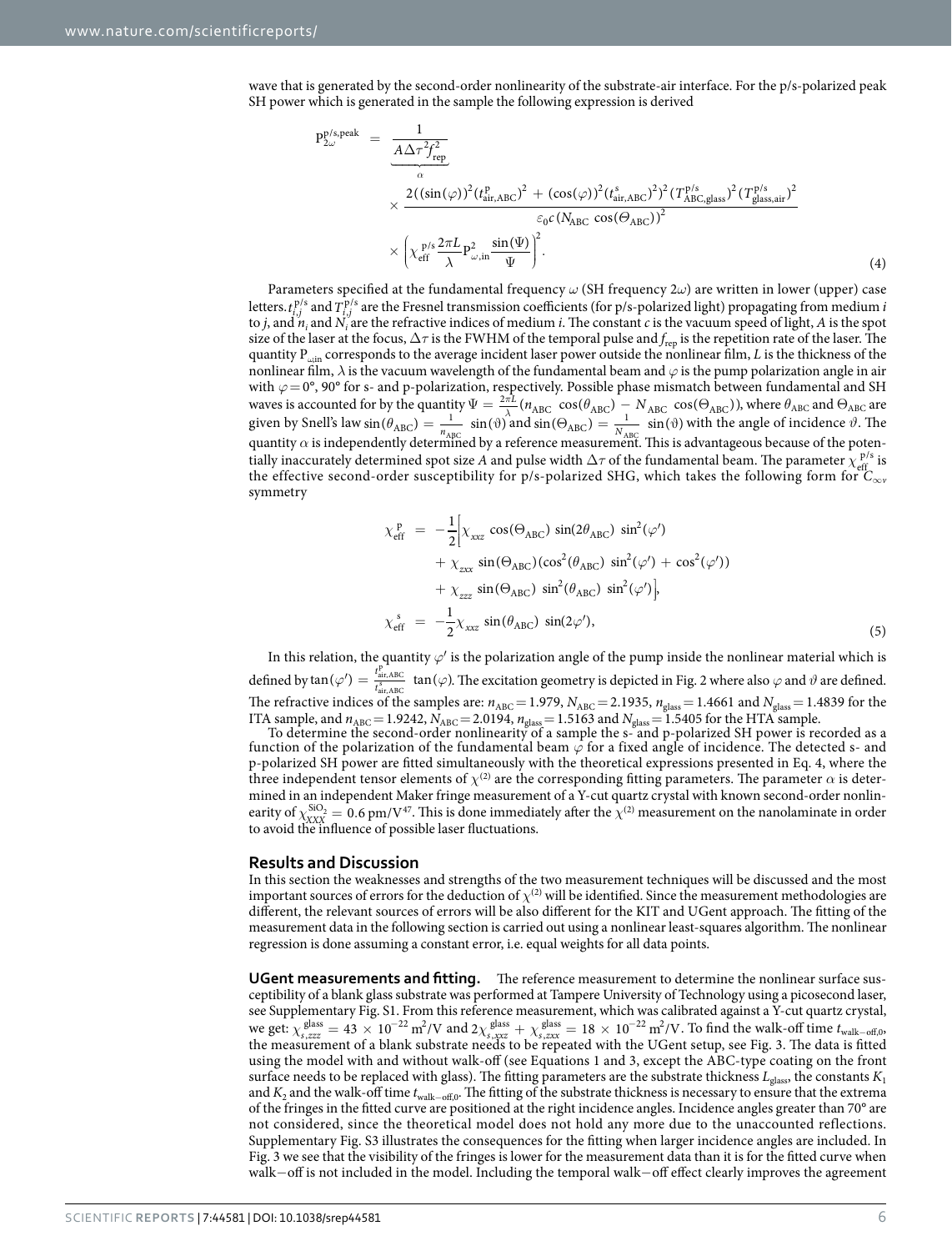

<span id="page-6-0"></span>**Figure 3. Fitting the measurement data for a blank BOROFLOAT® 33 substrate without temporal walkoff (black dashed line) and with walk-off (red full line).** Negative SH powers for the measurement data are obtained due to subtraction of background noise. The regression analysis gives us a walk-off of 45.3 fs and a substrate thickness of 484.97  $\mu$ m. The thickness agrees well with the specified thickness of (500  $\pm$  20) $\mu$ m.



<span id="page-6-1"></span>**Figure 4.** Measured and fitted SH power vs incidence angle for (**a**) ITA sample and (**b**) HTA sample in the UGent setup (laser wavelength of 980nm). As the substrate is thinner for the HTA sample, there are fewer interference fringes.

between the measurement and the fitted curve. The regression analysis gives a walk-off time of *t*walk−off,0=45.3 fs. This result will be used later in the fitting of the data of the ABC-type thin films. From the refractive index versus wavelength graph in the datasheet<sup>48</sup> we get 37 fs as a very rough estimate (estimating  $\frac{dn}{d\lambda}$  graphically), which agrees well with the fitted value.

The measured SH powers and corresponding fitted curves for both the ITA and HTA sample are shown in [Fig. 4.](#page-6-1) The theoretical model is described by Eq. 3, where  $K_2$ ,  $L_{\text{glass}}$ ,  $A_{s,zx}^{\text{ABC}}$  and  $\chi_{s,zzz}^{\text{ABC}}$  are the fitting parameters. The fitting results for the ITA sample are:  $A_{zx}^{ABC} = (0.211 \pm 0.011)$  pm/V,  $\chi_{zzz}^{ABC} = (0.974 \pm 0.054)$  pm/V and  $L_{\text{glass}} = (498.26 \pm 0.16) \,\mu \text{m}$ . For the HTA sample we get:  $A_{zx}^{\text{ABC}} = (0.6045 \pm 0.0081) \text{pm}$  /V,  $\chi_{zzzz}^{ABC} = (0.6970 \pm 0.0098)$  pm/V and  $L_{glass} = (170.310 \pm 0.040)$  μm. The quoted uncertainties are the standard deviations following from nonlinear regression analysis; these only reflect the uncertainty due to statistical intensity fluctuations. The standard deviations are kept low by averaging over many read-outs for a single angle of incidence.

There is also an uncertainty on the incidence angle which can impact the final results. Since we are working with an motorized rotation stage, the relative angle setting is very precise (repeatability  $\lt 1'$  according to specifications). The main uncertainty originates in the setting of the reference angle: after we have placed the sample, we need to manually set the angle corresponding to normal incidence. We estimate that this results in a maximum systematic error of 2°. [Table 1](#page-7-0) illustrates how this systematic error will influence the retrieved  $\chi^{(2)}$  values. The uncertainties are several times larger than the standard deviations following from the nonlinear regression, and currently they are the main source of uncertainty in the UGent measurements.

. . . . . . . . . . . . . . . . . .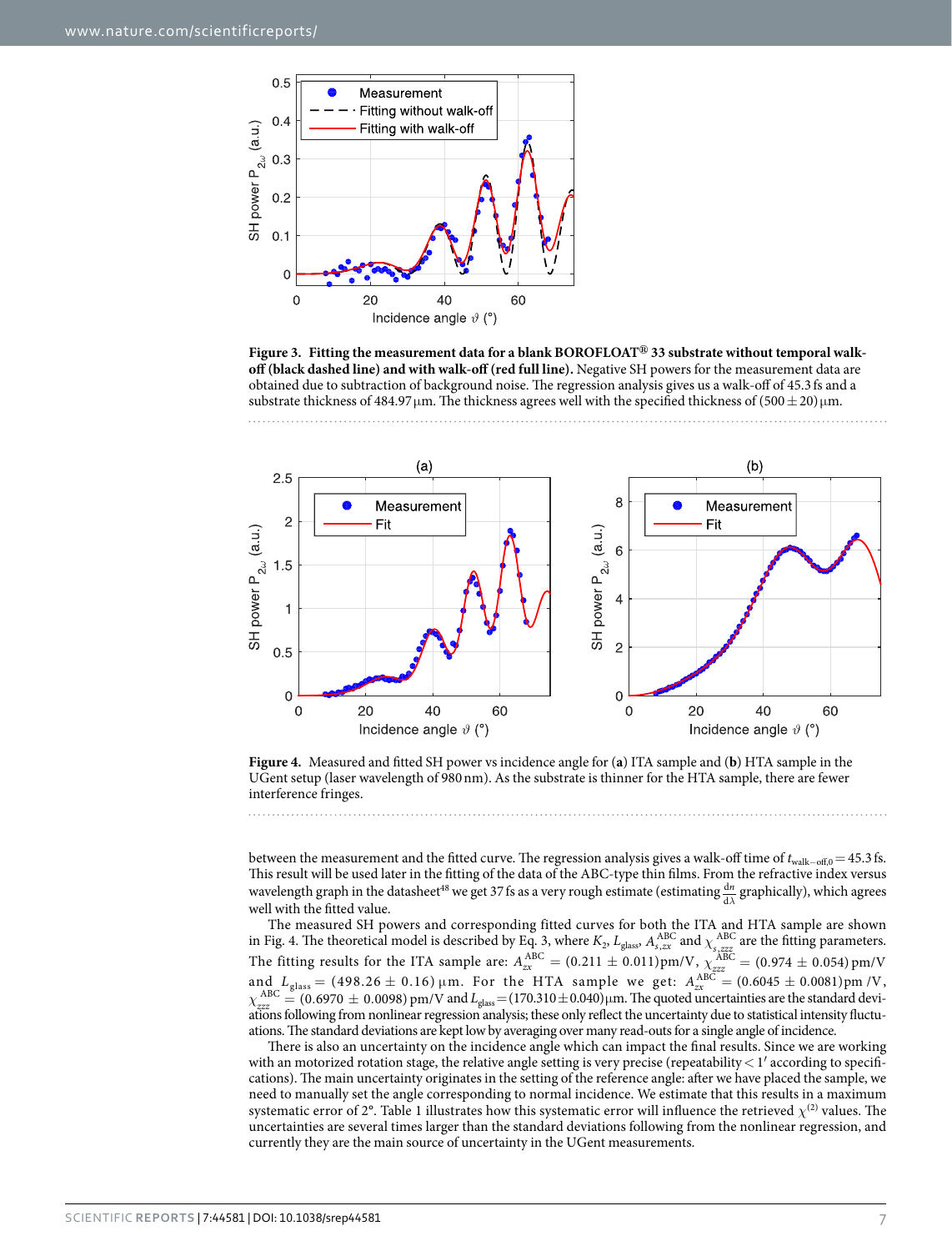<span id="page-7-0"></span>

|                            | <b>ITA</b> sample | <b>HTA</b> sample |
|----------------------------|-------------------|-------------------|
| $A_{\infty}^{ABC}$ (pm/V)  | $0.21 \pm 0.04$   | $0.60 \pm 0.07$   |
| $\chi_{zzz}^{ABC}$ (pm/V)  | $1.0 \pm 0.2$     | $0.7 \pm 0.3$     |
| $L_{\rm glass}$ ( $\mu$ m) | $498 \pm 5$       | $170 \pm 1$       |

**Table 1. Error margins on the bulk susceptibilities and substrate thicknesses as a consequence of the systematic error on the incidence angle**  $(\pm 2^{\circ})$  **for the UGent measurement technique. Results are shown** both for the ITA and HTA sample.

 $(b)$  $(a)$ Normalized SH power (a.u.) Normalized SH power (a.u.) f P - pol. SH P - pol. SH ċ  $0.8$  $0.8$  $0.6$  $0.6$  $0.4$  $0.4$  $0.2$  $0.2$  $\Omega$  $\sqrt{ }$ 20 30 40 50 60 70  $10$ 30 50 60 70  $\Omega$  $10$  $\Omega$  $20$  $40$ Angle of Incidence  $\vartheta$  (°) Angle of Incidence  $\vartheta$  (°)

<span id="page-7-1"></span>**Figure 5.** p-polarized SH power as a function of the angle of incidence *ϑ* for p-polarized fundamental beam obtained from (**a**) the ITA sample and (**b**) the HTA sample. These measurements are done using the KIT setup (laser wavelength of 800nm). Both measurements show oscillations in the SH power which can be attributed to interference effects between SH waves generated in the nanolaminate and SH waves generated at the back surface of the glass substrate.

Another aspect that needs to be stressed is the importance of proper alignment in this type of measurements. The depth of focus is only 4.5mm, so care must be taken to avoid the sample from moving out of the laser focus while rotating it. We achieve this by aligning at two widely spaced incidence angles: we maximize the signal for both angles by iteratively adjusting the mirrors in our setup. When the rotation axis of the sample is not positioned in the laser focus, it will cause an apparent shift in the weights of the fitted nonlinear tensor elements, i.e. certain elements will become smaller, others larger. From simulations we estimated that displacements of the rotation axis with respect to the focus on the order of 1 mm can cause the tensor elements to change by several 10's of percent, which would make the induced error of similar magnitude to the error due to uncertainty on the incidence angle. To avoid possible alignment issues one can choose to focus the laser beam less tightly, but again this requires a more sensitive detection mechanism.

The reproducibility of the measurements was tested by doing multiple measurements on the same sample. In between measurements the sample was removed from the sample holder and put back into place. The setup was also intentionally misaligned and realigned. Including error boundaries, these measurements gave identical results.

**KIT measurements and fitting.** An advantage of the KIT approach is the simplicity in sample alignment. Since  $\vartheta$  is constant during a measurement there is no risk of rotating the sample out of focus. Moreover, the influence of the slightly inhomogeneous sensitivity of the active region of the PMT is eliminated since the SH light spot on the PMT does not move during the measurement.

The most important source of error for the KIT technique is the fact that the KIT model does not take into account interference effects between SH wave emanated from the nanolaminate and the glass back surface. In fact, these interference fringes are also visible in the KIT setup as depicted in [Fig. 5](#page-7-1) where the p-polarized SH power is plotted as a function of the angle of incidence *ϑ* for a p-polarized fundamental beam for the HTA and ITA sample. Note that in the KIT setup, a fundamental wavelength of 800 nm instead of 980 nm in the UGent setup is used. This is why the interference patterns are different from the ones measured with the UGent setup. In order to estimate the error that is introduced by neglecting the influence of interference, several measurements at different angles of incidence are performed for both the HTA and ITA sample. These angles are chosen such that constructive interference ( $\vartheta_{\rm const.}$ ) or destructive interference ( $\vartheta_{\rm dest.}$ ) occurs. For these two extreme cases the determined value for  $\chi^{(2)}$  will be overestimated or underestimated, respectively. An additional measurement at an intermediate angle ( $\vartheta_{\text{inter}}$ ) between those two specified angles will give a good indicator of the true value of  $\chi^{(2)}$ .

[Figure 6](#page-8-0) shows three separate measurements of the s- (triangles) and p-polarized (circles) SH power and the corresponding fitted theoretical expressions (lines) as a function of *ϕ* obtained for the ITA and the HTA sample. The measurements are performed for three different angles of incidence where the blue, magenta and red markers and lines correspond respectively to  $\vartheta_{\text{onstr.}}^{\text{ITA}} = 68.4^{\circ}$ ,  $\vartheta_{\text{inter.}}^{\text{ITA}} = 66.0^{\circ}$  and  $\vartheta_{\text{destr.}}^{\text{ITA}} = 63.9^{\circ}$  for the ITA sample and  $\vartheta_{\text{constr.}}^{\text{HTA}} = 59.8^{\circ}$ ,  $\vartheta_{\text{inter.}}^{\text{HTA}} = 55.8^{\circ}$  and  $\vartheta_{\text{destr.}}^{\text{HTA}} = 51.1^{\circ}$  for the HTA sample. For better visibility of the s-polarized SH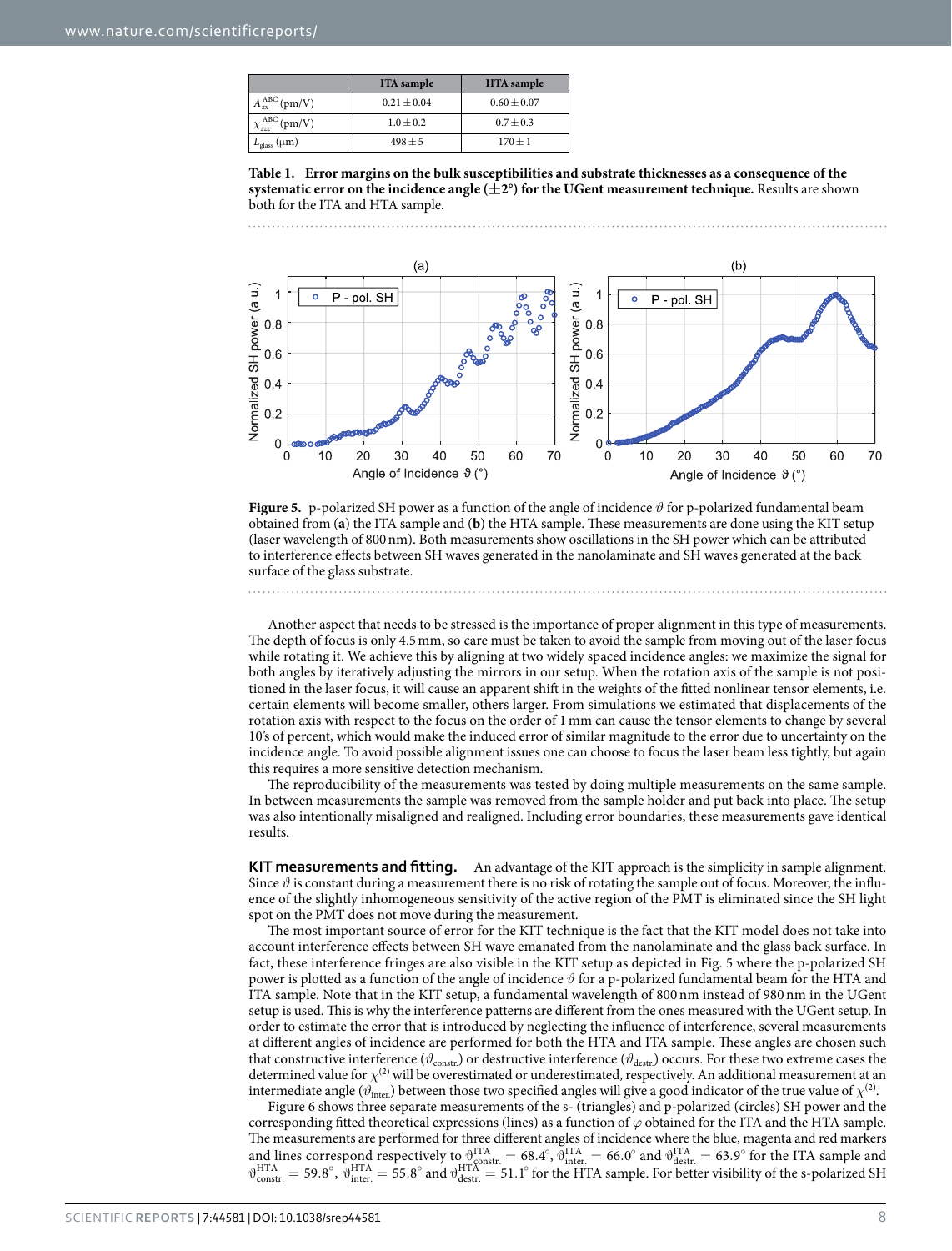

<span id="page-8-0"></span>**Figure 6.** s- (triangles) and p-polarized SH power (circles) and corresponding fitting curves (lines) as a function of the polarization angle  $\varphi$  for an average excitation power of P<sub>ωin</sub> = 200 mW obtained from (**a**) the ITA sample at  $\left( \begin{array}{c} \mathbf{d}^{\text{ITA}} \\ \mathbf{d}^{\text{onstr.}} \end{array} \right)$ ,  $\mathbf{d}^{\text{ITA}}_{\text{inter.}}$ ,  $\mathbf{d}^{\text{ITA}}_{\text{destr.}}$ ) = (68.4°, 66.0°, 63.9°) and (**b**) the HTA sample at  $\left( \vartheta_{\text{const}}^{\text{HTA}}, \vartheta_{\text{dest}}^{\text{HTA}} \right) = (59.8^{\circ}, 55.8^{\circ}, 51.1^{\circ})$ . Here,  $\varphi = 0^{\circ}, 90^{\circ}$  corresponds to incident s- and p-polarization, respectively. To quantify the impact of interference we perform three measurements at different angles of incidence where  $\vartheta_{\text{const.}}$  and  $\vartheta_{\text{dest.}}$  denote the angles of incidence under which constructive and destructive interference occurs, respectively and  $\vartheta_{\text{inter}}$  denotes an intermediate angle of incidence. Note that data and fit of the s-polarized SH power is multiplied by a factor 10 for better visibility.

<span id="page-8-1"></span>

| <b>HTA</b> sample   | $v_{\text{constr.}} = 59.8^{\circ}$      | $v_{\text{inter}} = 55.8^{\circ}$         | $\vartheta_{\text{destr}} = 51.1^{\circ}$ | Average           |
|---------------------|------------------------------------------|-------------------------------------------|-------------------------------------------|-------------------|
| $\chi_{zzz}$ (pm/V) | 0.862                                    | 0.685                                     | 0.450                                     | $0.667 + 0.207$   |
| $\chi_{xxz}$ (pm/V) | 0.264                                    | 0.262                                     | 0.236                                     | $0.254 + 0.016$   |
| $\chi_{zxx}$ (pm/V) | 0.216                                    | 0.231                                     | 0.227                                     | $0.225 + 0.008$   |
| ITA sample          | $\vartheta_{\rm constr.} = 68.4^{\circ}$ | $\vartheta_{\text{inter}} = 66.0^{\circ}$ | $\vartheta_{\text{destr}} = 63.9^{\circ}$ | Average           |
| $\chi_{zzz}$ (pm/V) | 1.252                                    | 1.155                                     | 1.088                                     | $1.165 + 0.082$   |
| $\chi_{xxz}$ (pm/V) | 0.168                                    | 0.144                                     | 0.132                                     | $0.148 + 0.018$   |
| $\chi_{zxx}$ (pm/V) | 0.063                                    | 0.030                                     | 0.049                                     | $0.047 \pm 0.017$ |

**Table 2.** Deduced  $\chi^{(2)}$  tensor elements for different angles of incidence  $\vartheta_{\text{constr.}}$   $\vartheta_{\text{destr.}}$  and  $\vartheta_{\text{inter.}}$ **corresponding to constructive interference, destructive interference and an intermediate case respectively. Results are shown for the HTA and ITA sample.** Because the interference from the substrate is not accounted for, different results are obtained for different angles of incidence. The last column shows the average values and the corresponding standard deviations for each tensor component.

power the data sets and corresponding fitting curves are multiplied by a factor of 10. The determined values of the *χ*(2) tensor components depend significantly on the angle of incidence *ϑ*, as summarized in [Table 2](#page-8-1) where the last column contains the average value of the determined tensor elements and the corresponding standard deviation. Note that for all deduced tensor elements the error following from curve fitting is well below 10%. It is interesting to observe that for the HTA sample the decrease of the determined value of  $\chi_{zzz}^{\text{HTA}}$  is very pronounced when going from constructive to destructive interference. On the other hand, the determined off-diagonal tensor elements vary only little for the three different angles. This finding suggests that the off-diagonal tensor elements of the HTA nanolaminate are much larger than the off-diagonal tensor elements of the glass surface, which would result in *ϑ*-independent values of these tensor components. Indeed, only minor interference occurs for s-polarized SH power when the fundamental beam polarization is defined by  $\varphi = 45^\circ$ , in this case only  $\chi_{xx}^{\text{HTA}}$  is addressed, see Supplementary Fig. S5(b). Furthermore, no interference effects are visible for p-polarized SH power when the fundamental beam is s-polarized, in this case only  $\chi_{zx}^{\text{HTA}}$  is addressed, see Supplementary Fig. S6. For the ITA sample the deduced value for  $\chi_{zzz}^{\text{ITA}}$  decreases more moderately when changing the angle of incidence from  $\vartheta_{\text{constr}}$ to  $\vartheta_{\text{destr}}$ . Additionally, also the calculated value of the off-diagonal tensor element  $\chi_{\text{axz}}^{\text{ITA}}$  decreases with decreasing  $\vartheta$ . In fact, s-polarized SH power for a fundamental beam polarization of  $\varphi = 45^\circ$  exhibits major interference effects which can explain this decrease in  $\chi_{xxz}^{\text{ITA}}$ , see Supplementary Fig. S5(a). The large variation of  $\chi_{zxx}^{\text{ITA}}$ is attributed to the fact that the low level of p-polarized generated SH power for s-polarized fundamental beam is close to the detection limit. Note that the visibility of the fringes and therefore this source of error is eliminated for thicker or more strongly nonlinear films as it was shown for 290 nm thick, strongly nonlinear  $ZnO/Al<sub>2</sub>O<sub>3</sub>$ nanolaminates<sup>49</sup>.

As an additional source of error, an imprecisely calibrated angle of incidence is investigated. The angle calibration is done by studying the back reflected fundamental beam close to normal incidence and trying to make it overlap with the incident beam by rotating the sample. In order to illustrate the effect on the deduction of  $\chi^{(2)}$ , an error of  $\Delta\vartheta = \pm 1.0^{\circ}$  will be assumed. Note that using the same technique in the UGent setup gives larger errors, as a focusing element with a smaller focal length is used. The effect is quantified by performing  $\chi^{(2)}$  measurements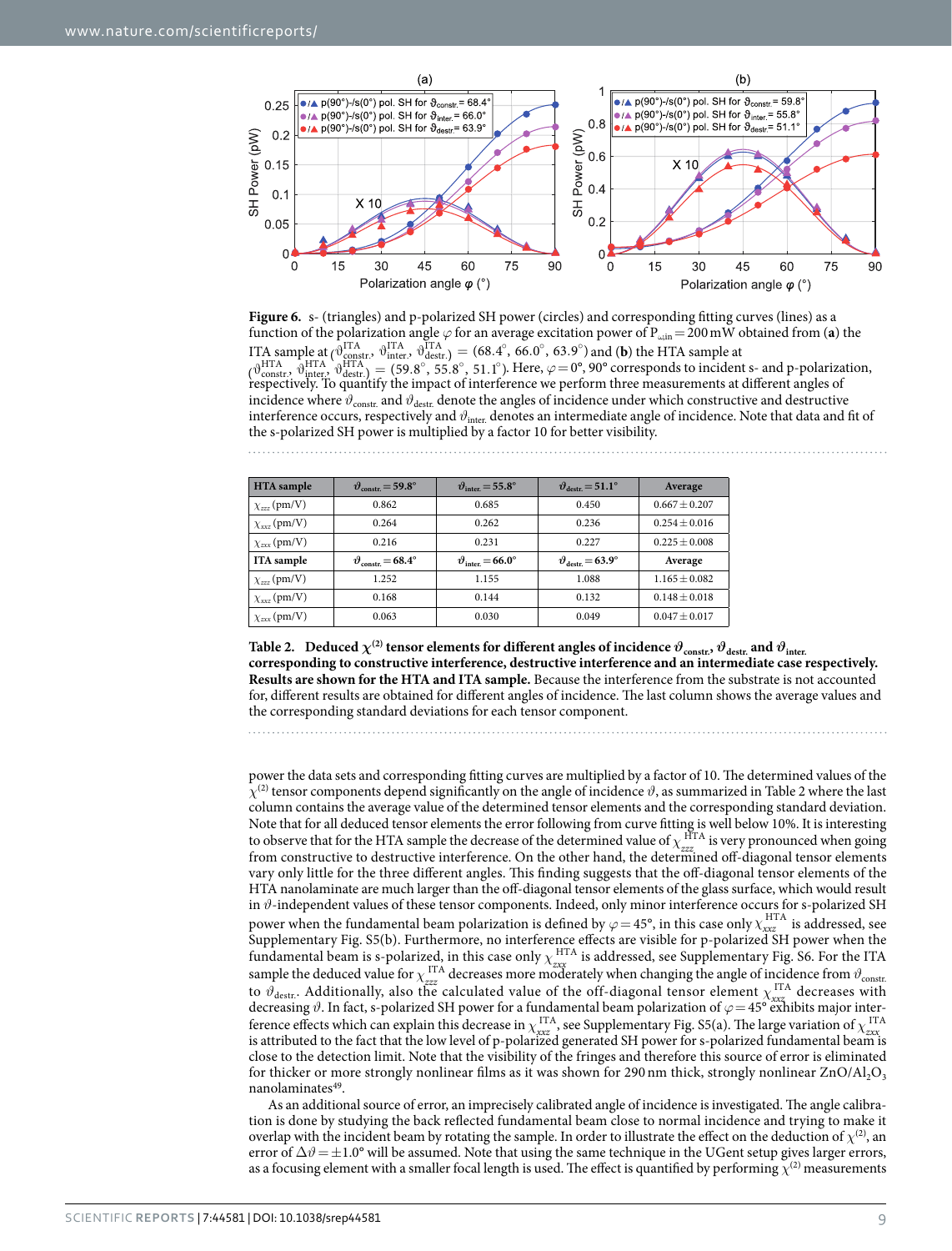on the ITA and HTA sample at angles of incidence of  $\vartheta_0^{\text{ITA}} = 68.4^\circ$  and  $\vartheta_0^{\text{HTA}} = 59.8^\circ$  (blue data in [Fig. 6\)](#page-8-0) while the data is evaluated at angles of incidence of  $\vartheta_0$  and  $\vartheta_0 \pm \Delta \vartheta$ . The fitting results for  $\Delta \vartheta = \pm 1.0^{\circ}$  are *χ*<sub>*zzz*</sub> = (0.86 ∓ 0.05) pm/V, *χ*<sub>*xxz*</sub> = (0.264 ± 0.004) pm/V and *χ*<sub>*zxx*</sub> = (0.216 ± 0.004) pm/V for the HTA sample and *χzzz*=(1.250.02)pm/V, *χxxz*=(0.169±0.008)pm/V and *χzxx*=(0.063±0.003)pm/V for the ITA sample. It can be seen that the values for the tensor elements change by roughly 5%. This can be understood as an upper error bound since the error in the angle of incidence of  $\Delta \vartheta = \pm 1.0^{\circ}$  is chosen pessimistically.

The reproducibility of the measurements was also checked by doing multiple measurements on the same sample. The setup was deliberately misaligned and realigned before each measurement. The results of these measurements were in very good agreement with one another.

Lastly, the Maker fringe reference measurement on a Y-cut quartz plate that is necessary for the determination of the quantity  $\alpha$  in Eq. 4 is briefly discussed. To validate the stability of the calibration measurement and the corresponding fit, a set of Maker fringe measurements is performed, see Supplementary Fig. S2. The fitting results vary by less than 1% for consecutive measurements. Therefore it can be assumed that the calibration technique does not introduce any significant error.

#### **Conclusions**

In conclusion, two different thin film  $\chi^{(2)}$  measurement methodologies, their corresponding calibration techniques and underlying theoretical models are described and the most important sources of errors are identified. The techniques are tested with two similar ABC-type nanolaminates grown by ALD on glass substrates, fabricated by two independent groups from UGent and KIT.

The UGent methodology takes into account the interference from the backside of the substrate and it even exploits this for calibration purposes. During a measurement, the sample needs to be rotated, and thus care must be taken when aligning the sample such that it stays in the laser focus. Currently, the main source of error in the UGent method is related to the setup rather than the theoretical model, namely the systematic error on the incidence angle. The obtained  $\chi^{(2)}$  values and associated overall error margins are  $\chi^{1TA}_{zzzz} = (1.0 \pm 0.2)$  pm/V and  $A_{\text{ZZZ}}^{\text{ITA}} = (0.21 \pm 0.05) \text{ pm/V}$  for the ITA sample. For the HTA sample we have  $\chi_{\text{ZZZ}}^{\text{HTA}} = (0.7 \pm 0.3) \text{ pm/V}$  and  $A_{zx}^{\text{HTA}} = (0.6 \pm 0.08) \text{ pm/V}$ . These overall error margins include the error listed in [Table 1](#page-7-0) and the error introduced by curve fitting. By improving the sensitivity of the current setup, the off-diagonal tensor elements could be identified separately. This could also allow to focus the beam more loosely, which eases the alignment and leads to a reduced error on the angle.

The KIT technique for  $\chi^{(2)}$  determination is very robust against misalignment between the sample and the fundamental beam, since the sample is not moved during the measurement. Additionally, the high detection sensitivity allows to determine the three tensor components individually. The main source of error is due to the fact that the KIT formalism used for the evaluation does not take into account interference effects of the SH waves generated in the nonlinear film and at the glass back surface. The deduced values and corresponding overall error bounds for the tensor elements are  $\chi_{zzz}^{HTA} = (0.7 \pm 0.2)$  pm/V,  $A_{zx}^{HTA} = (0.73 \pm 0.04)$  pm/V and  $\chi_{zzz}^{\text{ITA}} = (1.2 \pm 0.1) \text{ pm/V}$ ,  $A_{zx}^{\text{ITA}} = (0.34 \pm 0.06) \text{ pm/V}$  for the HTA and the ITA sample, respectively. The specified error bounds include the error due to interference effects, the errors introduced by curve fitting and the errors due to an imprecise setting of the angle of incidence. The interference effect, the main source of error, is reduced significantly if thicker samples are examined or if samples with higher nonlinearity are introduced.

Finally, we compare the  $\chi$ <sup>(2)</sup> values determined with the two different techniques. Since, the two presented setups use lasers at different wavelengths, we compensate for the dispersion of  $\chi^{(2)}$  by considering Miller's rule<sup>50</sup>. As a reference wavelength we choose the fundamental wavelength used in the KIT setup, i.e. 800nm. Therefore we need to scale the tensor elements determined in the UGent setup by using the relation

$$
\chi^{(2)}(800\,\text{nm}) = \frac{(N_{\text{ABC}}(800\,\text{nm})^2 - 1)((n_{\text{ABC}}(800\,\text{nm})^2 - 1))^2}{(N_{\text{ABC}}(980\,\text{nm})^2 - 1)((n_{\text{ABC}}(980\,\text{nm})^2 - 1))^2} \chi^{(2)}(980\,\text{nm}),\tag{6}
$$

where  $\chi^{(2)}$  can be  $\chi_{zzz}$  or  $A_{zx}$ . The  $\chi^{(2)}$  values at the reference wavelength of 800 nm are summarized graphically in [Fig. 7.](#page-10-9) The values for the relevant tensor element *χzzz* determined with the different techniques match very well for both the ITA and HTA sample and also for the off-diagonal elements the error bounds overlap. It is also interest-ing to compare these values with previously reported values<sup>39[,40](#page-11-19)</sup>. For the ITA sample, ref. [40](#page-11-19) reported a value of  $\chi_{zzz}^{ITA} = (5 \pm 2)$  pm/V, compared to a value of  $\chi_{zzz}^{ITA} = (1.0 \pm 0.2)$  pm/V presented in this paper. On the one hand, this is caused by the use of a larger reference surface nonlinearity for the glass substrate in ref. [40](#page-11-19) (the surface nonlinearity of BK7 calibrated against  $\chi^{(2)}_{XYZ}$  of quartz was used). Additionally, the thin film thickness was underestimated. Indeed, we now have measurements performed via electron microscopy and ellipsometry that give a thickness of 66nm while the previous estimate of 50nm was done solely by summing up the ALD calibrated thickness of each layer (0.7 nm  $\times$  24  $\times$  3 = 50 nm). The remaining discrepancy can be explained by all the factors discussed above with a dominant impact of the temporal walk-off. The HTA sample reported here is nominally identical to the ACB sample with inverted order of growth and adapted thicknesses of the individual layers reported in the main text of ref. [39](#page-11-18) for which a dominant  $\chi^{(2)}$  tensor element of  $\chi_{zzz}$  = 0.43 pm/V can be estimated. This is in fair agreement with the value of  $\chi_{zzz}^{\text{HTA}} = (0.7 \pm 0.2)$  pm/V reported here. The discrepancy is due to the fact that the effect of SHG from the back surface was not accounted for in ref. [39](#page-11-18). Additionally, in ref. [39](#page-11-18) the  $\chi^{(2)}$ deduction was done without the reference measurement on quartz which led to an underestimation of  $\chi^{(2)}$ .

In summary, both  $\chi^{(2)}$  measurement techniques represent attractive alternatives to the traditional Maker fringe technique if thin film samples are investigated. For thin films generating high levels of SH power with negligible interference from the substrate, the KIT technique is very well suited. On the other hand, the UGent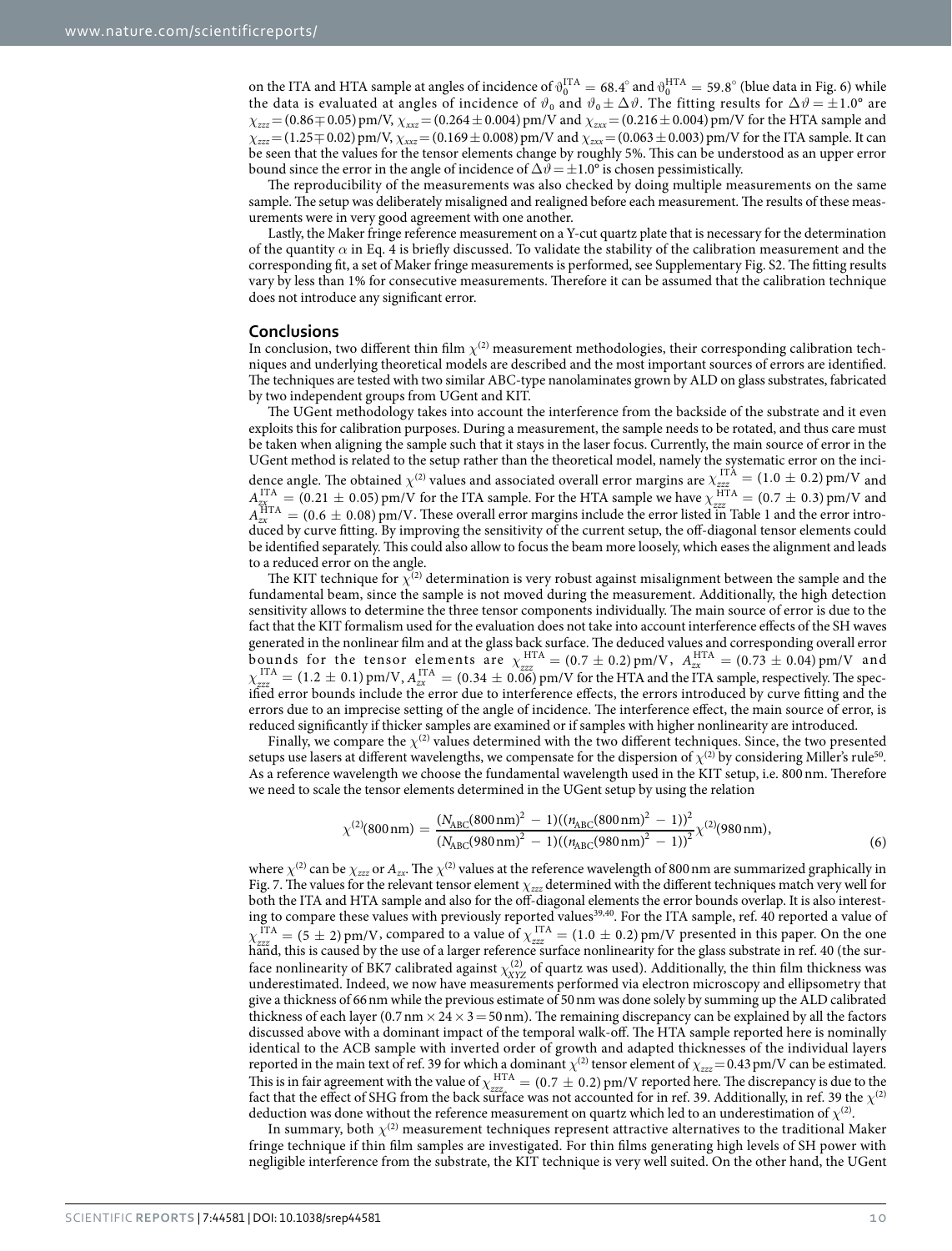

<span id="page-10-9"></span>**Figure 7.** Overview of the obtained  $\chi^{(2)}$  tensor elements for the 2 samples under investigation via the **UGent measurement (blue) and the KIT measurement (red).** The tensor elements determined in the UGent measurement are scaled according to Miller's rule in order to fairly compare the values at a reference wavelength of 800nm.

technique is the technique of choice when very thin and weakly nonlinear films are investigated, provided that a reliable measurement of the backside nonlinearity is available. Because of the interesting application perspectives of nonlinear thin films in photonic integrated circuits, the use of reliable  $\chi^{(2)}$  measurement techniques is of considerable importance to the research community.

#### **Methods**

**UGent sample fabrication.** The UGent ABC-type thin film is deposited through plasma-enhanced atomic layer deposition. The materials A, B and C are TiO<sub>2</sub>,  $Al_2O_3$  and In<sub>2</sub>O<sub>3</sub>. After cleaning the glass substrate in O<sub>2</sub> plasma, the deposition is done by alternating 10 s pulses of the corresponding metal-organic precursor at a pressure of 6.0 × 10<sup>-5</sup>bar and O<sub>2</sub> plasma pulses at 1.2 × 10<sup>-5</sup>bar. The substrate temperature is 120 °C throughout the full deposition process. The plasma is generated at an RF power of 200W and a frequency of 13.56MHz. The precursors used for Ti, Al and In are tetrakis(dimethylamino)titanium 99% (Strem Chemicals P.Nr. 93-2240), trimethyaluminium 97% (Strem Chemicals P.Nr. 93-1360) and tris(2,2,6,6-tetramethyl-3,5-heptanedionato)indium 99% (Strem Chemicals P.Nr. 49-2200). The number of cycles for each TiO<sub>2</sub>, Al<sub>2</sub>O<sub>3</sub> and In<sub>2</sub>O<sub>3</sub> layer are 12, 7 and 70. This gives individual layer thicknesses of about 0.7nm. The ABC period is repeated 24 times which gives a total of  $24 \times (12 + 7 + 70) = 2136$  ALD cycles.

**KIT sample fabrication.** The substrates for the KIT sample are borosilicate glass of the first hydrolytic class with a thickness of 170 μm for SHG measurements and silicon wafers for ellipsometry measurements. Before deposition, the substrates are cleaned with acetone and dry-blown by  $N_2$ . In order to limit deposition on the substrate front side, the back surface is covered with high temperature resistant masking tape. The film is fabricated by ALD using a Savannah 100 system by Cambridge Nanotech at a deposition temperature of 150 °C. The precursors for Al, Hf and Ti and O are trimethyaluminium 97% (Sigma-Aldrich P.Nr. 257222), tetrakis(dimethylamido)hafnium(IV) ≥99.99% (Sigma-Aldrich P.Nr. 455199), titanium(IV) isopropoxide 99.999% (Sigma-Aldrich P.Nr. 377996) and hydrogen peroxide 30% (Merck P.Nr. 107209), respectively. The reaction chamber is constantly flushed with 20 sccm of Ar, unless differently specified. Further parameters are given in Supplementary Table S1. The sample consists of 32 ABC macrocycles. The numbers of growth cycles for the individual layers in each macrocycle are 8, 8 and 12 for Al<sub>2</sub>O<sub>3</sub>, HfO<sub>2</sub> and TiO<sub>2</sub> corresponding to estimated layer thicknesses of 0.9 nm, 0.9 nm and 0.3nm, respectively.

#### **References**

- <span id="page-10-1"></span><span id="page-10-0"></span>1. Garmire, E. Nonlinear optics in daily life. *Opt*. *Express* **21,** 30532–30544 (2013).
- 2. Lee Laser. Frequency-doubled, diode-pumped Nd:YAG laser. <http://leelaser.com/ldp-3000mqg-1-50-khz-pulse-rate/>(2016) (Date of access: 10/11/2016).
- <span id="page-10-2"></span>3. Continuum Lasers. SureliteTM OPO Plus, Broadband Optical Parametric Oscillator. [http://www.continuumlasers.com/index.](http://www.continuumlasers.com/index.php?option=com_contentview=article id=652 Itemid=581) php?option=[com\\_contentview](http://www.continuumlasers.com/index.php?option=com_contentview=article id=652 Itemid=581)=article id=652 Itemid=581 (2016) (Date of access: 10/11/2016).
- <span id="page-10-3"></span>4. Coherent. Mira-OPO. <https://www.coherent.com/lasers/laser/mira-opo>(2016) (Date of access: 10/11/2016).
- <span id="page-10-5"></span><span id="page-10-4"></span>5. Rainbow Photonics. TeraTune**®**. [http://www.rainbowphotonics.com/prod\\_teratune.php](http://www.rainbowphotonics.com/prod_teratune.php) (2013) (Date of access: 10/11/2016).
- 6. Kwiat, P. G. *et al.* New high-intensity source of polarization-entangled photon pairs. *Phys*. *Rev*. *Lett*. **75,** 4337–4341 (1995).
- <span id="page-10-6"></span>7. Zhang, H. *et al.* Preparation and storage of frequency-uncorrelated entangled photons from cavity-enhanced spontaneous parametric downconversion. *Nat*. *Photonics* **5,** 628–632 (2011).
- <span id="page-10-7"></span>8. Oclaro. 400G Lithium Niobate Modulator.<http://www.oclaro.com/product/400g-lithium-niobate-modulator/> (2016) (Date of access: 10/11/2016).
- <span id="page-10-8"></span>9. Coherent Solutions. IQFROG, Frequency-resolved optical gating pulse analyzer. [http://www.coherent-solutions.com/frog-optical](http://www.coherent-solutions.com/frog-optical-pulse-analyzer/)[pulse-analyzer/](http://www.coherent-solutions.com/frog-optical-pulse-analyzer/) (2016) (Date of access: 10/11/2016).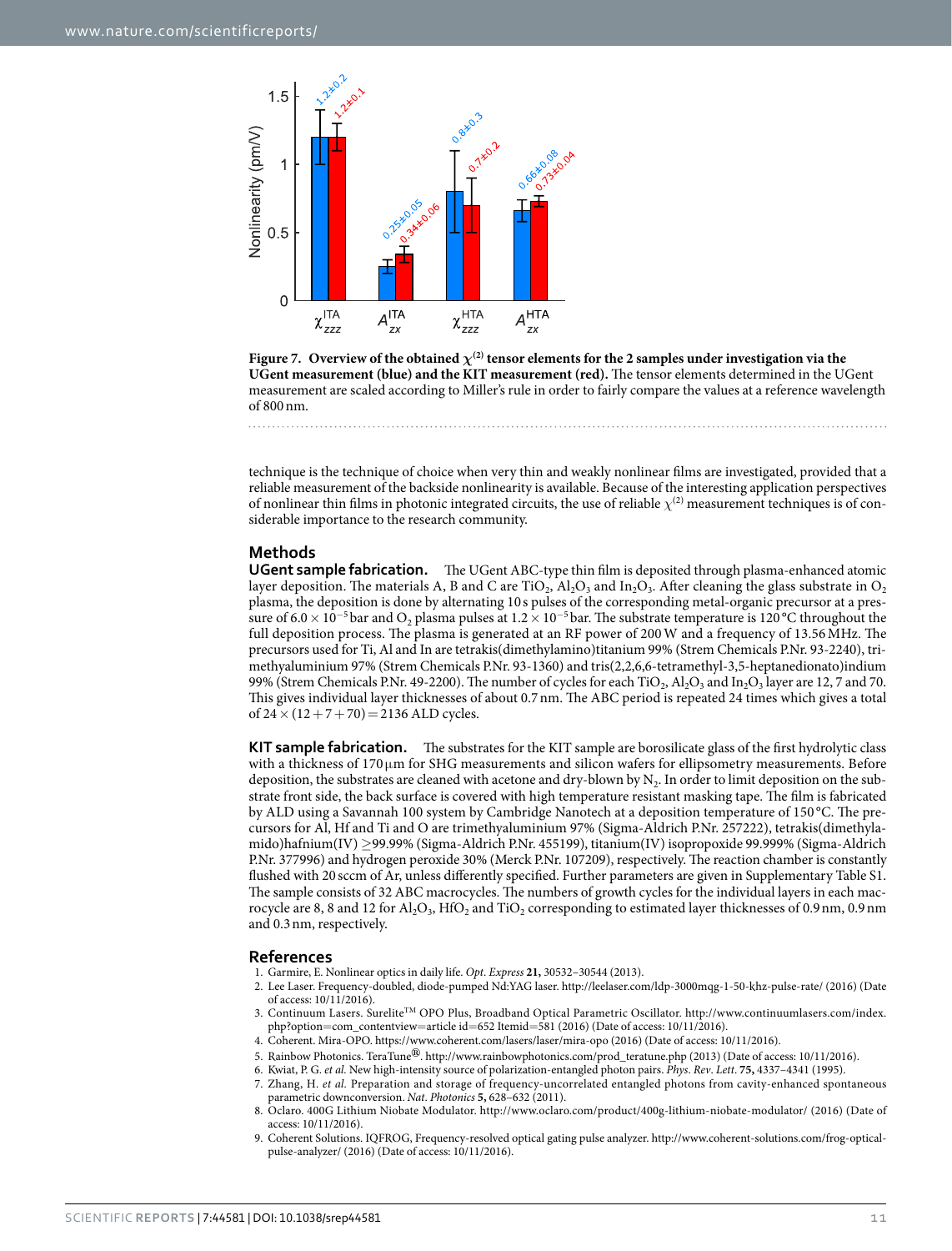- <span id="page-11-0"></span>10. Vakhshoori, D. & Wang, S. Integrable semiconductor optical correlator, parametric spectrometer for communication systems. *J*. *Lightwave Technol*. **9,** 906–917 (1991).
- <span id="page-11-1"></span>11. Campagnola, P. J. & Loew, L. M. Second-harmonic imaging microscopy for visualizing biomolecular arrays in cells, tissues and organisms. *Nat*. *Biotechnol*. **21,** 1356–1360 (2003).
- <span id="page-11-2"></span>12. Pantazis, P., Maloney, J., Wu, D. & Fraser, S. E. Second harmonic generating (SHG) nanoprobes for *in vivo* imaging. *Proc*. *Natl*. *Acad*. *Sci*. *USA* **107,** 14535–14540 (2010).
- <span id="page-11-3"></span>13. Shen, Y. R. Surface properties probed by second-harmonic generation and sum-frequency generation. *Nature* **337,** 519–525 (1989).
- <span id="page-11-5"></span><span id="page-11-4"></span>14. Shen, Y. R. Surface nonlinear optics: a historical perspective. *IEEE J*. *Sel*. *Top*. *Quant*. *Electron*. **6,** 1375–1379 (2000).
- 15. Lamontagne, B. Enabling fabrication technologies for planar waveguide devices. In Calvo, M. L. & Lakshminarayanan, V. (eds) *Optical Waveguides: From Theory to Applied Technologies* 271–308 (CRC Press, 2007).
- <span id="page-11-7"></span><span id="page-11-6"></span>16. Boyd, R. W. *Nonlinear Optics* 3rd edn. (Academic Press, 2008).
- 17. Koos, C. *et al.* Silicon-organic hybrid (SOH) and plasmonic-organic hybrid (POH) integration. *J*. *Lightwave Technol*. **34,** 256–268 (2016).
- <span id="page-11-8"></span>18. George, J. P. *et al.* Lanthanide-assisted deposition of strongly electro-optic PZT thin films on silicon: toward integrated active nanophotonic devices. *ACS Appl*. *Mater*. *Interfaces* **7,** 13350–13359 (2015).
- <span id="page-11-9"></span>19. Ishigame, Y., Suhara, T. & Nishihara, H. LiNbO<sub>3</sub> waveguide second-harmonic-generation device phase matched with a fan-out domain-inverted grating. *Opt*. *Lett*. **16,** 375–377 (1991).
- <span id="page-11-10"></span>20. Franken, P. A., Hill, A. E., Peters, C. W. & Weinreich, G. Generation of optical harmonics. *Phys*. *Rev*. *Lett*. **7,** 118–119 (1961).
- <span id="page-11-11"></span>21. Jerphagnon, J. & Kurtz, S. K. Maker fringes: a detailed comparison of theory and experiment for isotropic and uniaxial crystals. *J*. *Appl*. *Phys*. **41,** 1667–1681 (1970).
- <span id="page-11-12"></span>22. Bethune, D. S. Optical harmonic generation and mixing in multilayer media: extension of optical transfer matrix approach to include anisotropic materials. *J*. *Opt*. *Soc*. *Am*. *B* **8,** 367–373 (1991).
- <span id="page-11-28"></span>23. Herman, W. N. & Hayden, L. M. Maker fringes revisited: second-harmonic generation from birefringent or absorbing materials. *J*. *Opt*. *Soc*. *Am*. *B* **12,** 416–427 (1995).
- 24. Rodriguez, V. & Sourisseau, C. General Maker-fringe ellipsometric analyses in multilayer nonlinear and linear anisotropic optical media. *J*. *Opt*. *Soc*. *Am*. *B* **19,** 2650–2664 (2002).
- 25. Abe, M., Shoji, I., Suda, J. & Kondo, T. Comprehensive analysis of multiple-reflection effects on rotational Maker-fringe experiments. *J*. *Opt*. *Soc*. *Am*. *B* **25,** 1616–1624 (2008).
- <span id="page-11-13"></span>26. Maker, P. D., Terhune, R. W., Nisenoff, M. & Savage, C. M. Effects of dispersion and focusing on the production of optical harmonics. *Phys*. *Rev*. *Lett*. **8,** 21–22 (1962).
- <span id="page-11-14"></span>27. Fujii, Y., Yoshida, S., Misawa, S., Maekawa, S. & Sakudo, T. Nonlinear optical susceptibilities of AlN film. *Appl*. *Phys*. *Lett*. **31,** 815–816 (1977).
- 28. Singer, K. D., Sohn, J. E. & Lalama, S. J. Second harmonic generation in poled polymer films. *Appl*. *Phys*. *Lett*. **49,** 248–250 (1986).
- <span id="page-11-22"></span>29. Cao, H., Wu, J. Y., Ong, H. C., Dai, J. Y. & Chang, R. P. H. Second harmonic generation in laser ablated zinc oxide thin films. *Appl*. *Phys*. *Lett*. **73,** 572–574 (1998).
- 30. Sanford, N. A. *et al.* Measurement of second order susceptibilities of GaN and AlGaN. *J*. *Appl*. *Phys*. **97,** 053512 (2005).
- 31. Larciprete, M. C. *et al.* Second order nonlinear optical properties of zinc oxide films deposited by low temperature dual ion beam sputtering. *J*. *Appl*. *Phys*. **97,** 023501 (2005).
- 32. Terhune, R. W., Maker, P. D. & Savage, C. M. Optical harmonic generation in calcite. *Phys*. *Rev*. *Lett*. **8,** 404–406 (1962).
- <span id="page-11-16"></span><span id="page-11-15"></span>33. Wang, C. C. & Duminski, A. N. Second-harmonic generation of light at the boundary of alkali halides and glasses. *Phys*. *Rev*. *Lett*. **20,** 668–671 (1968).
- 34. Chen, C. K., Heinz, T. F., Ricard, D. & Shen, Y. R. Detection of molecular monolayers by optical second-harmonic generation. *Phys*. *Rev*. *Lett*. **46,** 1010–1012 (1981).
- 35. Corn, R. M. & Higgins, D. A. Optical second harmonic generation as a probe of surface chemistry. *Chem*. *Rev*. **94,** 107–125 (1994).
- <span id="page-11-21"></span>36. Brevet, P. F. *Surface Second Harmonic Generation* 1st edn. (Presses polytechniques et universitaires romandes, 1997).
- 37. Lüpke, G. Characterization of semiconductor interfaces by second-harmonic generation. *Surf*. *Sci*. *Rep*. **35,** 75–161 (1999).
- <span id="page-11-17"></span>38. Heinz, T. F. Second-order nonlinear optical effects at surfaces and interfaces. In Ponath, H. E. & Stegeman, G. I. (eds.) *Nonlinear Surface Electromagnetic Phenomena* 353–416 (Elsevier, 1991).
- <span id="page-11-18"></span>39. Alloatti, L. *et al.* Second-order nonlinear optical metamaterials: ABC-type nanolaminates. *Appl*. *Phys*. *Lett*. **107,** 121903 (2015).
- <span id="page-11-19"></span>40. Clemmen, S. *et al.* Atomic layer deposited second-order nonlinear optical metamaterial for back-end integration with CMOScompatible nanophotonic circuitry. *Opt*. *Lett*. **40,** 5371–5374 (2015).
- <span id="page-11-20"></span>41. Cattaneo, S., Vuorimaa, E., Lemmetyinen, H. & Kauranen, M. Advantages of polarized two-beam second-harmonic generation in precise characterization of thin films. *J*. *Chem*. *Phys*. **120,** 9245–9252 (2004).
- <span id="page-11-23"></span>42. Maki, J. J., Kauranen, M. & Persoons, A. Surface second-harmonic generation from chiral materials. *Phys*. *Rev*. *B* **51,** 1425–1434 (1995).
- <span id="page-11-24"></span>43. Sipe, J. E. New Green-function formalism for surface optics. *J*. *Opt*. *Soc*. *Am*. *B* **4,** 481–489 (1987). 44. Zdanowicz, M. *et al.* Second-harmonic response of multilayer nanocomposites of silver-decorated nanoparticles and silica. *Sci*. *Rep*.
- <span id="page-11-26"></span><span id="page-11-25"></span>**4,** 5745 (2014).
- 45. Rodriguez, F. J., Wang, F. X. & Kauranen, M. Calibration of the second-order nonlinear optical susceptibility of surface and bulk of glass. *Opt*. *Express* **16,** 8705–8710 (2008).
- <span id="page-11-27"></span>46. Agrawal, G. P. *Nonlinear Fiber Optics* 3rd edn. (Academic Press 2001).
- <span id="page-11-29"></span>47. Dmitriev, V. G., Gurzadyan, G. G. & Nikogosyan, D. N. *Handbook of Nonlinear Optical Crystals* 3rd edn. (Springer, Berlin; New York, 1999).
- <span id="page-11-30"></span>48. SCHOTT Technical Glass Solutions GmbH. SCHOTT BOROFLOAT**®** 33 Datasheet. [http://psec.uchicago.edu/glass/](http://psec.uchicago.edu/glass/borofloat_33_e.pdf) [borofloat\\_33\\_e.pdf](http://psec.uchicago.edu/glass/borofloat_33_e.pdf) (2009) (Date of access: 01/08/2016).
- <span id="page-11-31"></span>Wickberg, A. *et al.* Second-harmonic generation from ZnO/Al<sub>2</sub>O<sub>3</sub> nanolaminate optical metamaterials grown by atomic-layer deposition. *Adv*. *Opt*. *Mater*. **4,** 1203–1208 (2016).
- <span id="page-11-32"></span>50. Miller, R. Optical second harmonic generation in piezoelectric crystals. *Appl*. *Phys*. *Lett*. **5,** 17–19 (1964).

#### **Acknowledgements**

A.H. acknowledges the financial support of FWO-Vlaanderen. K.K. acknowledges the Väisälä Foundation for a fellowship. M.K. thanks the Tampere University of Technology for Optics and Photonics Strategic Funding. R.B. thanks the European Research Council for funding (ERC Advanced Grant 'InSpectra'). M.W. acknowledges the support by the Helmholtz Program Science and Technology of Nanosystems (STN) and the KIT Nanostructure Service Laboratory. This work was further supported by the European Research Council (ERC Starting Grant 'EnTeraPIC', number 280145), by the Alfried Krupp Prize for Young University Teachers funded by the Alfried Krupp von Bohlen und Halbach Foundation, by the Helmholtz International Research School for Teratronics (HIRST), by the Karlsruhe School of Optics & Photonics (KSOP) and by the Karlsruhe Nano-Micro Facility (KNMF). The authors thank Prof. Katarzyna Komorowska from the Wroclaw Research Centre EIT+ for her contribution in performing the transmission electron microscopy on the ITA sample.